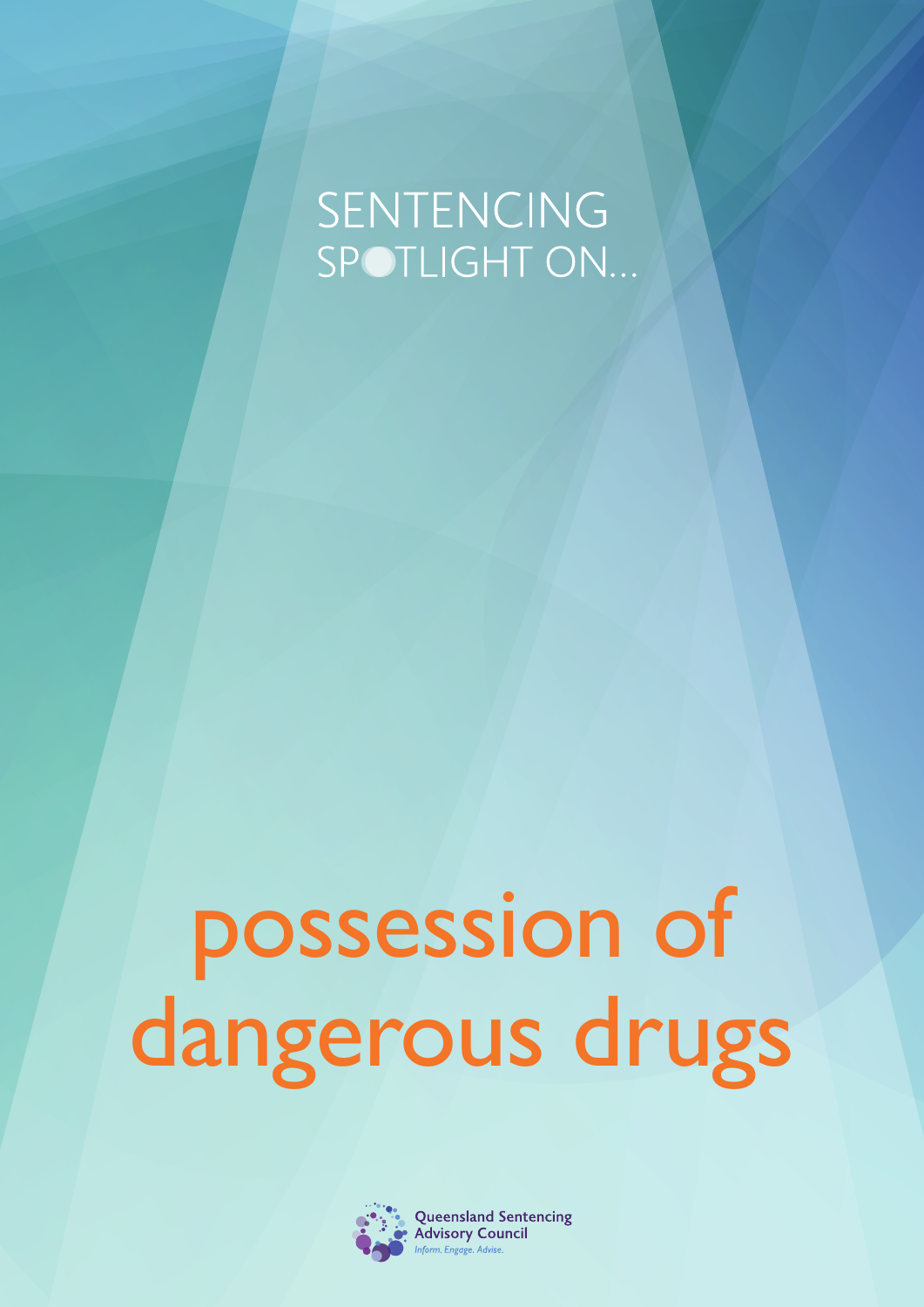# Sentencing Spotlight on… **possession of dangerous drugs**

This *Sentencing Spotlight* looks at sentencing outcomes for the offence of possessing dangerous drugs finalised in Queensland courts between 1 July 2005 and 30 June 2016.

## Summary of offences 2005–06 to 2015–16





**98,414 possessing dangerous drugs as most serious offence (MSO)**

**52,772 another offence as MSO**



**Average age 30.7 years**







**9.4% Aboriginal and/or Torres Strait Islander offenders**





**93.2% non-custodial sentence of which 56.4% received a fine (\$554.60 average)**



**Number drug possession offences as MSO more than doubled 2005–06 to 2015–16**

Source: Department of Justice and Attorney-General's Queensland Wide Inter-linked Courts (QWIC) database, as maintained by the Queensland Government Statistician *(GovStats). Additional details about cases were sourced, where available, from sentencing remarks direct from the courts.*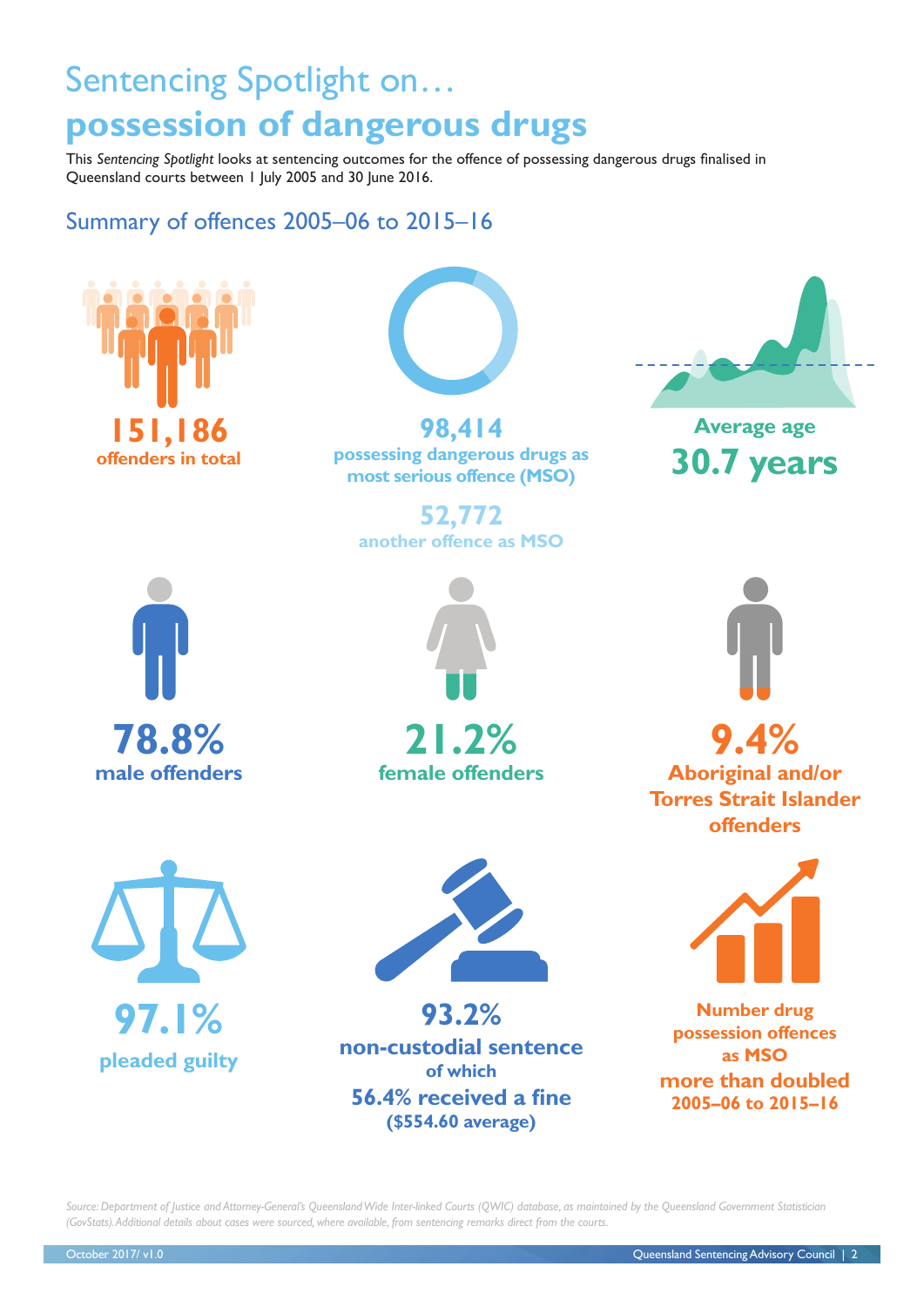# The offence of possessing dangerous drugs

The *Drugs Misuse Act 1986* (Qld) (DMA) provides that a person who unlawfully possesses a dangerous drug<sup>i</sup> is guilty of a crime.<sup>2</sup> The maximum penalty for this offence varies according to the type and quantity of dangerous drug possessed, as well as whether a judge is satisfied that an offender was drug dependent at the time of the offence.<sup>3</sup>

The *Drugs Misuse Regulation 1987* (Qld) (DMR) groups different types of dangerous drugs and quantities into schedules. Schedule 1 dangerous drugs attract the highest maximum penalties and are further categorised as non-steroid and steroid drugs. Non-steroid sch 1 dangerous drugs include amphetamine, cocaine, heroin, methylamphetamine (known as 'ice' in its crystal form)4 and 3,4-methylenedioxymethamphetamine (MDMA) commonly referred to as ecstasy in tablet form.<sup>5</sup> Schedule 2 dangerous drugs include cannabis, gamma hydroxybutyric acid (GHB), ketamine, morphine, opium and oxycodone.<sup>6</sup> Schedules 3 and 4 of the DMR list the relevant quantities for drugs listed in schs 1 and 2.7

This *Sentencing Spotlight* focuses on the offenders sentenced for the offence of possessing dangerous drugs as defined in s 9 of the DMA and schs 1, 2, 3 and 4 of the DMR. Analysis or comments about the type and quantity of dangerous drugs associated with these offenders' cases are excluded as these are not reported in the administrative data.

This *Sentencing Spotlight* does not include people who were diverted from the court process, for instance those offenders apprehended by police for possession of a small quantity of cannabis referred to attend an assessment, education and counselling session with a health service provider as part of the Police Drug Diversion Program. 8 Nor does it report on the use of rehabilitation and intervention options available to defendants while on bail or ordered as a condition of their sentence.

# The penalty for possessing dangerous drugs

## Adult offenders

Maximum penalties for possessing dangerous drugs range from 15 to 25 years imprisonment, as set out in s 9 of the DMA. Section 9 of the DMA sets maximum penalties by reference to drug types (listed in schs 1 and 2 of the DMR) and specified threshold quantities (listed in schs 3 and 4 of the DMR — these vary for individual drug types).

In most cases, the relevant weight is the pure weight of the drug present in the seized substance (i.e. powder, pills or liquid). But in the case of steroid drugs, reference to quantity is a reference to the whole weight (whether of the same or different types of steroid drug); the total weight of the drug and any other substance with which it is mixed or in which it is contained.<sup>9</sup>

The maximum penalties that apply under s 9 of the DMA for possessing dangerous drugs are:

- 25 years imprisonment:  $10$  for possessing a sch I drug of or exceeding the sch 4 quantity (for instance, 200 grams (pure) of amphetamine, cocaine, heroin, methylamphetamine or MDMA/ecstasy, or 5000 grams of the whole weight of a steroid drug)
- 20 or 25 years imprisonment: for possessing a sch 1 drug of or exceeding the sch 3 quantity, but under the sch 4 quantity (for instance, 2 grams (pure) of amphetamine, cocaine, heroin, methylamphetamine or MDMA/ecstasy, or 50 grams of the whole weight of a steroid drug). The maximum penalty is 20 years when the sentencing judge is satisfied the offender was a drug dependent person when committing the offence;<sup>11</sup> it is 25 years when the judge is not so satisfied<sup>12</sup>
- 20 years imprisonment: 13 for possessing a sch 2 drug of or exceeding the sch 3 quantity (for instance, 500 grams of cannabis, or 100 plants if the cannabis consists of plants and the aggregate weight is less than 500 grams)
- 15 years imprisonment:  $14$  for any other case where the dangerous drug is specified in schs 1 or 2.

However, the maximum sentence available to a Magistrates Court is three years imprisonment, because of a statutory jurisdictional limit.<sup>15</sup> A magistrate can sentence a person for possessing dangerous drugs:

- if the maximum penalty the person is liable under the offence provision is not more than 15 years imprisonment, <sup>16</sup> or
- if the person is liable to more than 15 years, under the offence provision, but the prosecution does not allege the possession was for a commercial purpose.<sup>17</sup>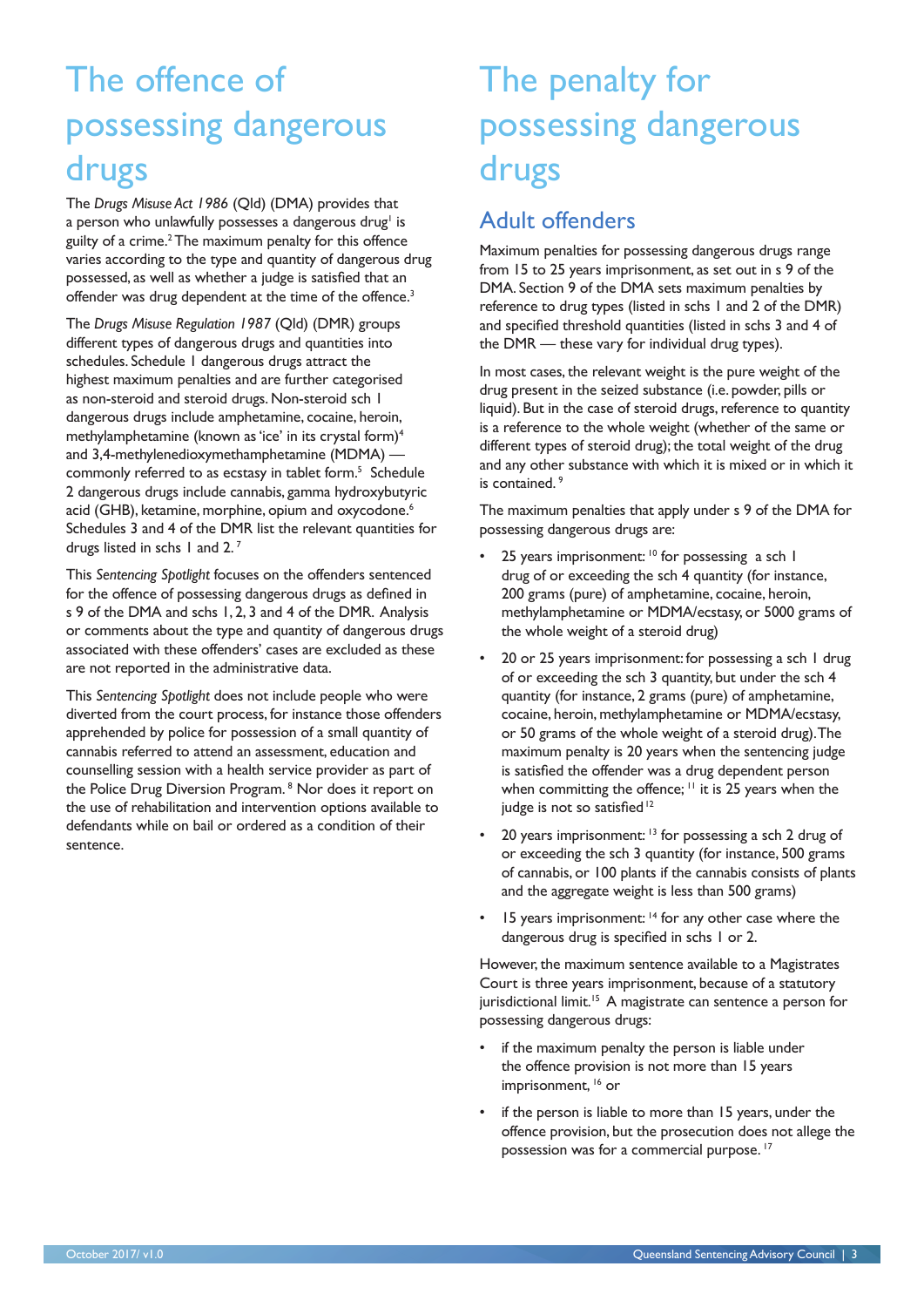The Queensland Director of Public Prosecutions issued a guideline about when commercial purpose should be alleged. According to the guideline, this should occur when it can be reasonably inferred from all of the evidence that the person did not possess the drug for their own personal use.<sup>18</sup>

The prosecution retains authority for electing to deal with an offender's matter in the Magistrates Court.<sup>19</sup> Otherwise, the charge against an offender will be dealt with in the District or Supreme Court, depending on the applicable maximum penalty. 20

## Young offenders

If, at the time of the offence, an offender was aged 10 to 16 years, they will be dealt with as a child under the *Youth Justice Act 1992* (Qld) (YJA). 21 If a young person admits to the offence and is willing, a police officer can divert them from the court process by way of caution or conference.<sup>22</sup> A young person found in possession of a small amount of cannabis (not more than 50 grams) can also be referred to a drug diversion assessment program instead of being charged with an offence.<sup>23</sup>

If a young person proceeds to court and is found guilty of the offence, the court retains a wide discretion in terms of sentences that may be imposed.

The YJA alters the maximum penalties applicable to young offenders convicted of possessing dangerous drugs. Custodial sentences for young people are called detention orders. The maximum period of detention generally available to a Childrens Court magistrate is one year  $24$  (the period of detention ordered can be longer if a Childrens Court judge<sup>25</sup>— a District Court judge appointed to the Childrens Court —agrees to delegate power to the magistrate). 26

The higher courts (the Childrens Court as constituted by a Childrens Court judge and Supreme Court) sentence young offenders convicted of more serious drug possession offences. 27 However, the maximum penalties available to these courts in sentencing are less than those that apply to adult offenders. In contrast to adults, a young person instead of the prosecution — has the right to choose which court finalises possession charges of lesser seriousness. <sup>28</sup> The maximum penalty a higher court can impose on a young offender for possessing dangerous drugs is seven years detention.<sup>29</sup>

# Offenders sentenced for possessing dangerous drugs

A total of 151,186 offenders were sentenced in Queensland courts for the offence of possessing dangerous drugs. Of these offenders, just under two-thirds (98,414, or 65.1%) were sentenced for possessing dangerous drugs as their most serious offence (MSO)<sup>30</sup>. An additional 52,772 (34.9%) were sentenced for drug possession offence/s where drug possession was not their MSO. This *Sentencing Spotlight*  focuses primarily on offenders sentenced for drug possession offences as their MSO.

Figure 1 shows the number of finalised offenders sentenced for possessing dangerous drugs as their MSO compared to the total number of offenders sentenced for possession of dangerous drug offences during the 11-year period, by financial year.

## **Figure 1: Number of sentenced offences for possession of dangerous drugs and number of sentenced drug possession offences as MSO, 2005–06 to 2015–16**



*Source: Queensland Government Statistician's Office, Queensland Treasury - Courts Database, extracted January 2017*

The number of offenders sentenced for possessing dangerous drug offences as their MSO in 2015–16 is more than double that of 2005–06. Similar trends are observable for the total number of sentenced drug possession offences.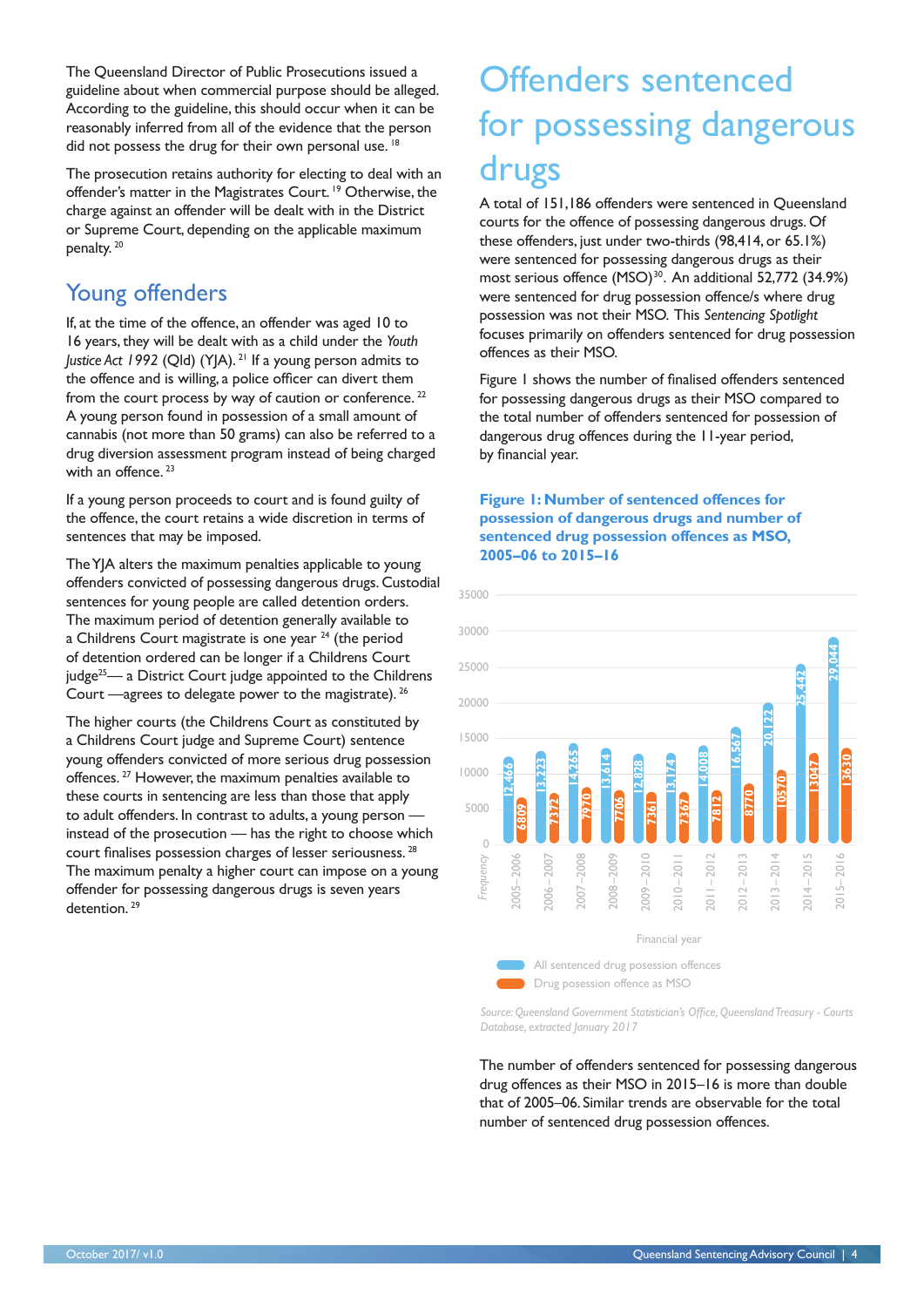# Characteristics of offenders sentenced for possessing dangerous drugs

This section compares the age, gender and Aboriginal and/or Torres Strait Islander status of all offenders sentenced for the offence of possessing dangerous drugs as their MSO over the period 2005–06 to 2015–16.

## Age

At the time of sentence, the average age of all offenders sentenced for possessing dangerous drugs as their MSO was 30.7 years (with a median of 28.5 years) with ages ranging from 11 to 91-years-old.<sup>31</sup>

Figure 2 shows the number of offenders sentenced for possessing dangerous drugs as their MSO by age at sentence. For all Queensland offenders sentenced for possessing dangerous drugs as their MSO, over 40 per cent (42.2%) were aged between 20 and 29 at the time of sentence.

## **Figure 2: Number of people sentenced for possessing dangerous drugs by age at sentence, 2005–06 to 2015–16**



*Source: Courts data from DJAG QWIC database, as maintained by GovStats, extracted January 2017*

## Gender

During the 11-year period, the majority of offenders sentenced for possessing dangerous drugs as their MSO in Queensland were male (78.8%). <sup>32</sup>

The overall number of offenders sentenced (both male and female) for possessing dangerous drugs as their MSO increased across the 11-year period. The proportion of female offenders slightly increased each year from 2010–11 onwards (see Figure 3).

## **Figure 3: Drug possession offences by gender and year**



*Source: Queensland Government Statistician's Office, Queensland Treasury - Courts Database, extracted January 2017*

*Note: the gender of 12 offenders is not known and is not included in the above graph.* 

On average, female offenders sentenced for possessing dangerous drugs as their MSO were slightly older than male offenders. The average age at time of sentence was 31.7 years for female offenders, compared to 30.5 years for male offenders.<sup>33</sup>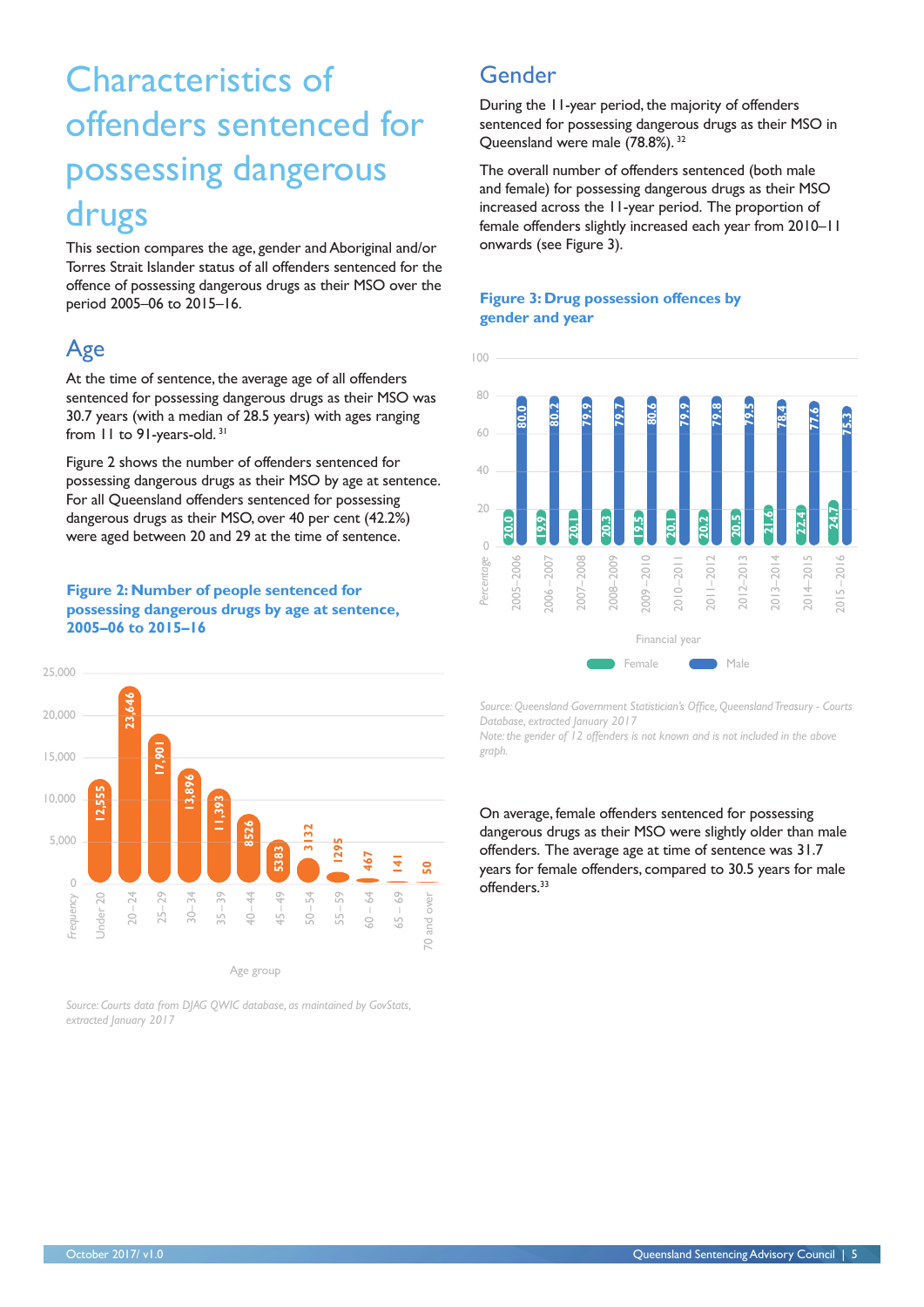## Aboriginal and Torres Strait Islander people<sup>34</sup>

Although people who identify as Aboriginal and/or Torres Strait Islander represent approximately 3.8 per cent of Queensland's population aged 10 years and over, <sup>35</sup> they accounted for 9.4 per cent of all offenders sentenced for possessing dangerous drugs as their MSO during the 11-year period. Overall, there were 9218 offenders sentenced for possessing dangerous drugs as their MSO who identified as being Aboriginal and/or Torres Strait Islander people.

Little difference was identified between the ages at time of sentence for Aboriginal and/or Torres Strait Islander offenders (31.2 years) and non-Aboriginal and/or Torres Strait Islander offenders (30.7 years). 36

When considering Aboriginal and/or Torres Strait Islander status by gender, of the 77,547 male offenders sentenced for possessing dangerous drugs as their MSO, Aboriginal and/or Torres Strait Islander male offenders accounted for 8.7 per cent (n=6746) of all male offenders. By comparison, of the 20,855 female offenders, Aboriginal and/or Torres Strait Islander female offenders accounted for 11.9 per cent  $(n=2,472)$ .

As noted previously, the overall number of finalised drug possession offences as a MSO increased from 2005–06 to 2015–16. Proportionally, Figure 4 shows the percentage of Aboriginal and/or Torres Strait Islander offenders sentenced for drug possession as their MSO also increased slightly from 2005–06 to 2015–16, however fluctuation exists between 2013–14 and 2015–16.

## **Figure 4: Drug possession offences by Aboriginal and/or Torres Strait Islander status**



Aboriginal and Torres Strait Islander status

#### *Source: Queensland Government Statistician's Office, Queensland Treasury - Courts Database, extracted January 2017*

## Young offenders<sup>37</sup>

A total of 1097 young offenders were sentenced in the Childrens Court for the offence of possessing a dangerous drug as their MSO over the 11-year period. An additional 1524 young offenders were sentenced for a drug possession offence which was not their MSO.

The average age at time of sentence for young offenders was 16.2 years (with a median of 16.4 years). Most young offenders were male (82.6%) and most were non-Aboriginal and/or Torres Strait Islander (80.0%).

# Court type at sentence and type of plea

## Court type

The vast majority of all possessing dangerous drugs offences (MSO) were finalised in the Magistrates Court (96.9%).<sup>38</sup> Of the 98,414 offenders sentenced for possessing dangerous drugs as their MSO, 1097 (1.1%) were young offenders sentenced in the Childrens Court, including two offenders sentenced in the Childrens Court of Queensland and three offenders sentenced in the Childrens Supreme Court.

## Type of plea

The vast majority of offenders (97.1%) sentenced for possessing dangerous drugs as their MSO pleaded guilty, either initially or at a subsequent date. Only 0.2 per cent of offenders sentenced for possessing dangerous drugs as their MSO pleaded not guilty.<sup>39</sup>

No differences were identified in formal plea type when analysed by gender, Aboriginal and/or Torres Strait Islander status, age or court type (Childrens Court vs adult courts).

# Other offences

## Associated offences

Many offenders sentenced for possessing dangerous drugs as their MSO were also sentenced for other offences at the same court event. Of the 98,414 sentenced offenders with a drug possession as their MSO, 37.4 per cent only had that drug possession offence sentenced in that court event; while 36.3 per cent had one additional offence sentenced with their drug possession offence (MSO).

The majority of offenders (57.3%) were sentenced for between two and four offences at their court event (note: this count includes the MSO drug possession offence). The number of sentenced offences per court event ranged from one to 78, with an average of 2.2 sentenced offences per event (median=2.0 sentenced offences).

No differences were identified in the number of sentenced offences per court event for Aboriginal and/or Torres Strait Islander offenders. However, some differences were observable when gender was considered.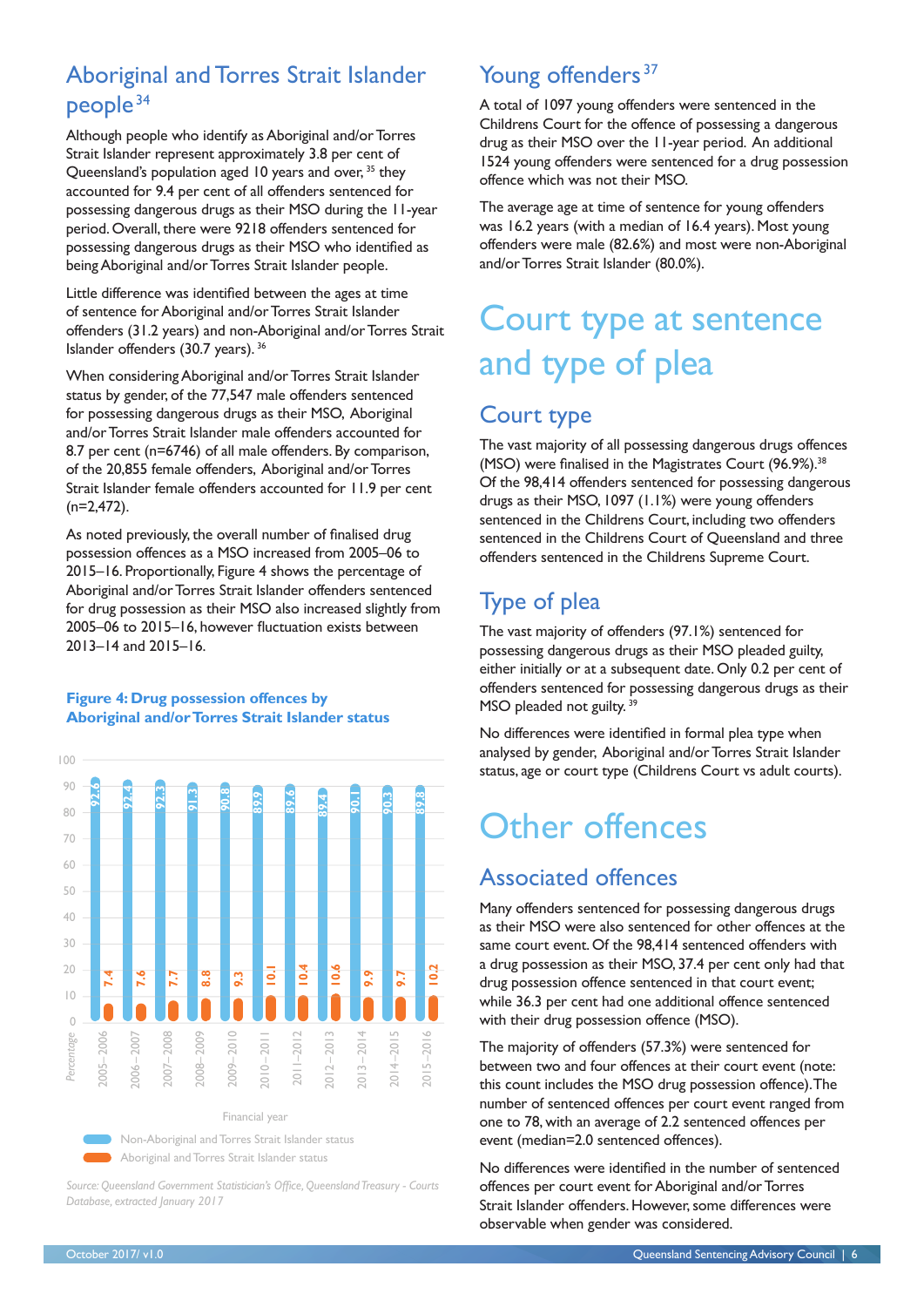Male offenders were slightly more likely to be sentenced only for a drug possession offence as their MSO. In contrast, female offenders were more likely to have been sentenced for multiple offences, with 63.4 per cent being sentenced for between two and four offences (see Table 2).

Young offenders were more likely to have a single (drug possession) offence sentenced within their court event than adult offenders (42.8% and 37.3% respectively). Over the 11-year period, 52.2 per cent of young offenders with a drug possession offence as their MSO were sentenced for two to four offences at the court event (see Table 1).

#### **Table1: Number of sentenced offences per court event, by gender, Aboriginal and/or Torres Strait Islander status and court type 40, 2005–06 to 2015–16**

|                                                        | N      | <b>Average</b><br>no. of<br><b>offences</b> | <b>Median</b><br>no. of<br><b>offences</b> | Min | <b>Max</b> | <b>Single</b><br><b>offence</b><br>$(\%)$ | $2$ to 4<br><b>offence</b><br>$(\%)$ | <b>5 to 10</b><br><b>offences</b><br>$(\%)$ | $11 +$<br><b>offences</b><br>$(\%)$ |
|--------------------------------------------------------|--------|---------------------------------------------|--------------------------------------------|-----|------------|-------------------------------------------|--------------------------------------|---------------------------------------------|-------------------------------------|
| Female                                                 | 20,855 | 2.3                                         | 2.0                                        |     | 38         | 30.9                                      | 63.4                                 | 5.3                                         | 0.5                                 |
| Male                                                   | 77,547 | 2.1                                         | 2.0                                        |     | 78         | 39.1                                      | 55.6                                 | 4.7                                         | 0.6                                 |
| <b>Unknown</b>                                         | $12*$  | 1.5                                         | 1.0                                        |     | 5          | 75.0                                      | 16.7                                 | 8.3                                         | 0.0                                 |
| Aboriginal and/or Torres<br>Strait Islander            | 9,218  | 2.1                                         | 2.0                                        |     | 23         | 36.6                                      | 59.1                                 | 4.0                                         | 0.4                                 |
| Non-Aboriginal and/or<br><b>Torres Strait Islander</b> | 89,196 | 2.2                                         | 2.0                                        |     | 78         | 37.4                                      | 57.1                                 | 4.9                                         | 0.6                                 |
| Young offenders                                        | 1,097  | 2.0                                         | 2 <sup>1</sup>                             |     | 23         | 42.8                                      | 52.2                                 | 4.9                                         | 0.1                                 |
| Adult offenders                                        | 97,317 | 2.2                                         | $\overline{2}$                             |     | 78         | 37.3                                      | 57.3                                 | 4.8                                         | 0.6                                 |
| <b>Total</b>                                           | 98,414 | 2.2                                         | 2.0                                        |     | 78         | 37.4                                      | 57.3                                 | 4.8                                         | 0.6                                 |

*\* Small sample size*

*Source: Queensland Government Statistician's Office, Queensland Treasury - Courts Database, extracted January 2017*

Considering all offences sentenced at the same event as an offender's drug possession MSO (114,525 offences), the top three most common associated offences were drug related (see Table 2).

#### **Table 2: The top 10 associated offences of offenders whose MSO is a drug possession offence, 2005–06 to 2015–16**

| <b>Offence</b>                                 | <b>Frequency</b> | % of total number of associated<br>offences $(n=114,525)$ |
|------------------------------------------------|------------------|-----------------------------------------------------------|
| Possession of drug utensils                    | 54,951           | 48.0                                                      |
| Illicit drug offences (remainder)              | 16, 121          | $ 4.1\rangle$                                             |
| Possess illicit drugs                          | 15,038           | 13.1                                                      |
| Resist arrest, incite, hinder, obstruct police | 7,284            | 6.4                                                       |
| Offensive behaviour (remainder) <sup>41</sup>  | 2,219            | 1.9                                                       |
| Breach of bail - failure to appear             | 1,936            | 1.7                                                       |
| <b>Registration offences</b>                   | 1,564            | $\mathsf{I}$ .4                                           |
| Driving without a licence                      | 1,215            | $\mathsf{L}$                                              |
| Receiving stolen property                      | 1,057            | 0.9                                                       |
| Breach of bail (remainder)                     | 1,040            | 0.9                                                       |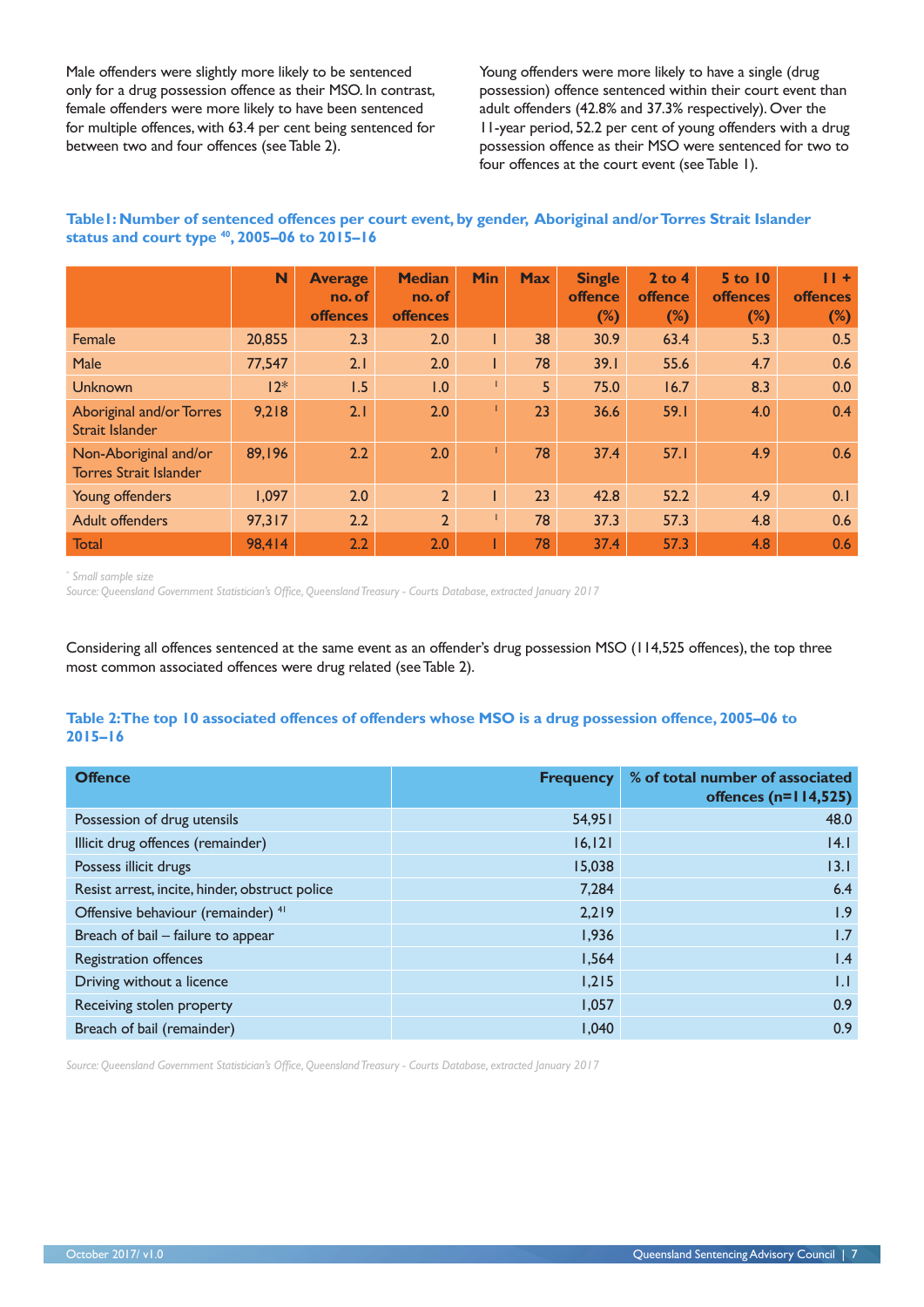When the associated offences of young offenders and adult offenders are analysed separately, possession of drug utensils remains the most common associated offence for both young and adult offenders (48.0% for both groups), followed by resisting arrest for young offenders (11.3%) and dangerous drug offences (not elsewhere classified) for adult offenders (14.1%). Similar results are also found when gender and Aboriginal and/or Torres Strait Islander status are considered. Possession of drug utensils was the most common offence associated with a drug possession MSO for female offenders (50.8%), male offenders (47.1%), Aboriginal and/or Torres Strait Islander offenders (47.6%) and non-Aboriginal and/

or Torres Strait Islander offenders (48.0%). Dangerous drug offences (not elsewhere classified) were the second highest offence type for female offenders (16.3%), male offenders (13.4%) and non-Aboriginal and/or Torres Strait Islander offenders (14.5%). However, resisting arrest was the second highest offence type associated with a drug possession MSO for Aboriginal and/or Torres Strait Islander offenders (10.2%).

For the 52,772 sentenced offenders whose drug possession offence was not their MSO, a more serious drug offence was the most common MSO (see Table 3).

| <b>Offence</b>                                                                         | <b>Frequency</b> | %    |
|----------------------------------------------------------------------------------------|------------------|------|
| Manufacture or cultivate illicit drugs                                                 | 9,602            | 18.2 |
| Deal or traffic in illicit drugs                                                       | 5,554            | 10.5 |
| Receiving stolen property                                                              | 2,455            | 4.7  |
| Breach of bail - failure to appear                                                     | 2,060            | 3.9  |
| Theft (except motor vehicles)                                                          | 1,811            | 3.4  |
| Deal or traffic in illicit drugs<br>- commercial quantity                              | 1,634            | 3.1  |
| Enter dwelling with intent, without violence or threats<br>(burglary, break and enter) | 1,567            | 3.0  |
| Disqualified driving                                                                   | 1,560            | 3.0  |
| Drive under the influence of alcohol or other substance                                | 1,467            | 2.8  |
| Sell, possess and/or use prohibited weapons/explosives                                 | 1,354            | 2.6  |

## **Table 3: Top 10 MSOs for offenders whose drug possession offence was not their MSO 2005–06 to 2015–16**

*Source: Queensland Government Statistician's Office, Queensland Treasury - Courts Database, extracted January 2017*

## Repeat drug possession offenders

The 98,414 court events with drug possession as the MSO involved 71,938 unique offenders. This means a proportion of offenders were sentenced for drug possession offences as their MSO on more than one occasion across the 11-year period. 42

Considering the 71,938 unique offenders sentenced for drug possession as their MSO, the majority (75.7%) were sentenced for one drug possession offence as their MSO. The number of finalised drug possession MSO offences per unique offender (71,938) ranged from one to 17, with an average of 1.4 (median=1.0).

No differences were identified in the number of sentenced drug offences (as the MSO) per unique offender when gender or Aboriginal and/or Torres Strait Islander status were considered (see Table 4).

When considering all sentenced offenders with at least one drug possession offence (regardless of whether it was their MSO), the number of unique offenders increases to 98,967. Of those, 69.5 per cent had only a single court event involving drug possession offences. A further 18.0 per cent had two events involving drug possession offences. The maximum number of court events with drug possession offences was 17, with an average of 1.5 events per offender (median= $1.0$ ).  $43$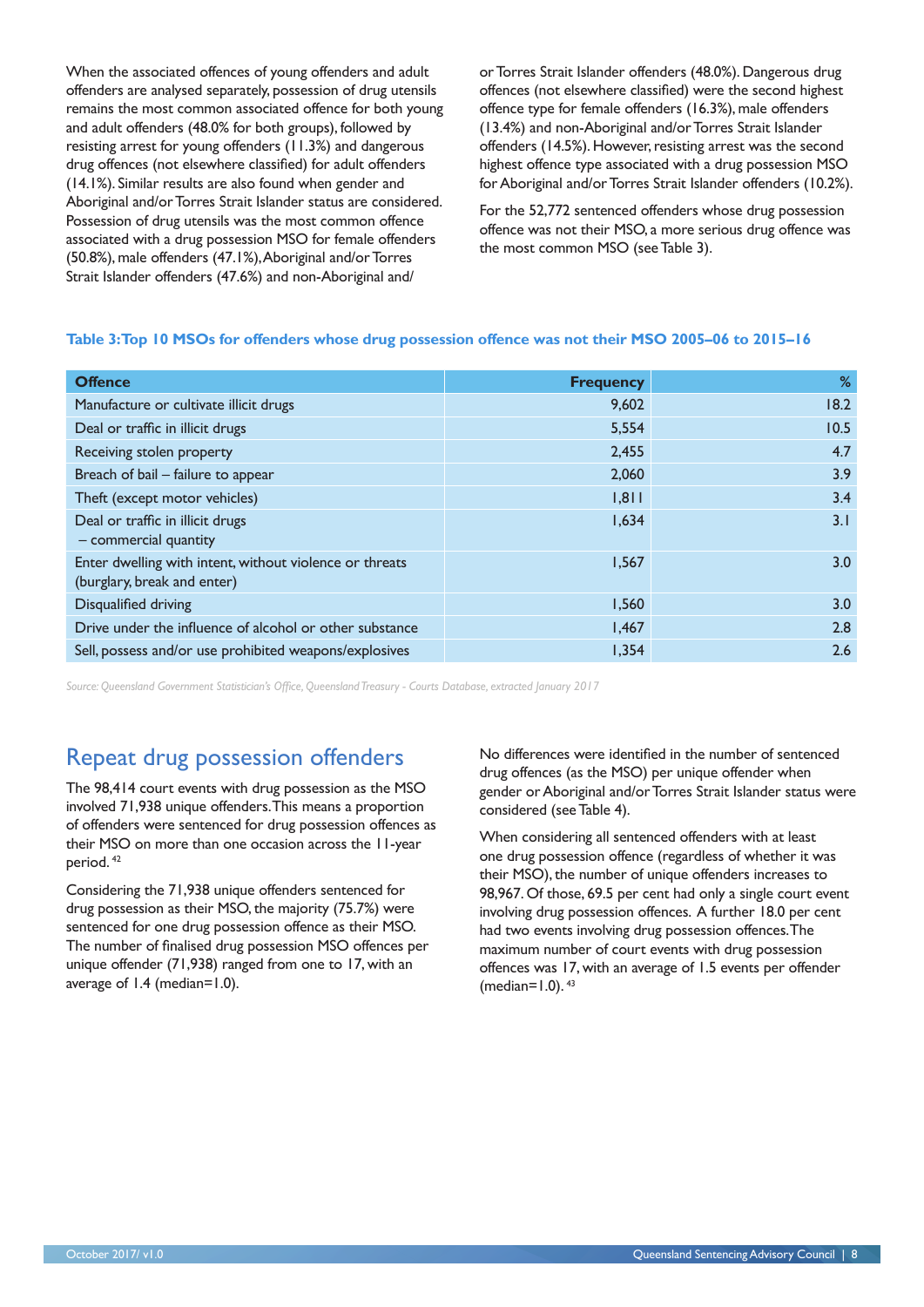#### **Table 4: Number of drug possession offences as the MSO by unique offenders from 2005–06 to 2015–16**

|                                                        | N      | <b>Average</b><br>no. of<br><b>offences</b> | <b>Median</b><br>no. of<br><b>offences</b> | <b>Min</b> | <b>Max</b>     | <b>Single</b><br><b>offence</b><br>$(\%)$ | $2$ to 4<br>offence<br>$(\%)$ | <b>5 to 10</b><br><b>offences</b><br>$(\%)$ | $11 +$<br><b>offences</b><br>$(\%)$ |
|--------------------------------------------------------|--------|---------------------------------------------|--------------------------------------------|------------|----------------|-------------------------------------------|-------------------------------|---------------------------------------------|-------------------------------------|
| Female                                                 | 15,321 | $\mathsf{I}.\mathsf{4}$                     | 1.0                                        |            | П              | 76.2                                      | 22.8                          | 1.0                                         | 0.0                                 |
| Male                                                   | 56,606 | 1.4                                         | 0.1                                        |            | 17             | 75.6                                      | 23.4                          | 1.1                                         | 0.0                                 |
| <b>Unknown</b>                                         | $1^*$  | $\mathsf{L}$                                | 1.0                                        |            | $\overline{2}$ | 90.9                                      | 9.1                           | 0.0                                         | 0.0                                 |
| Aboriginal and/or Torres<br>Strait Islander            | 6,595  | $\mathsf{I}$ .4                             | 1.0                                        |            | 9              | 73.4                                      | 25.6                          | 1.0                                         | 0.0                                 |
| Non-Aboriginal and/or<br><b>Torres Strait Islander</b> | 65,343 | $\mathsf{I}$ .4                             | 1.0                                        |            | 17             | 76.0                                      | 23.0                          | 1.0                                         | 0.0                                 |
| <b>Total</b>                                           | 71,938 | $\mathsf{I}$ .4                             | 0.1                                        |            | 17             | 75.7                                      | 23.3                          | 1.0                                         | 0.0                                 |

*Source: Queensland Government Statistician's Office, Queensland Treasury - Courts Database, extracted January 2017 \* Caution: small sample size*

## Recidivism of offenders

Offenders with a drug possession offence as their MSO in 2010–11 were examined in more detail for recidivism and offending history. There were 7367 finalised court events with possession of dangerous drugs as the MSO. These cases involved 6979 unique offenders.

Of these, 962 (13.8%) recorded no additional court events either prior to (2005–06 to 2009–10) or after (2011–12 to 2015–16) their drug possession MSO in 2010–11.

More than 60 per cent (4227, 60.6%) of offenders recorded sentenced offences both prior to and following their 2010–11 drug possession MSO. For all offenders with previous or subsequent sentenced offences, drug possession offences were the most common offence type involved. Tables 5 to 8 provide additional information on those who were sentenced for both prior and subsequent offences (Table 5); the top 10 offences for those with prior offences (Table 6); the top 10 offences for those with subsequent offences (Table 7) and the top 10 offences for those who had both prior and subsequent sentenced offences (Table 8).

#### **Table 5: Summary of prior and subsequent offences for 2010–11 sentenced offenders**

|                                                 | <b>Frequency</b> | <b>Number of prior offences</b> |     |         |                          | <b>Number of subsequent offences</b> |     |         |        |
|-------------------------------------------------|------------------|---------------------------------|-----|---------|--------------------------|--------------------------------------|-----|---------|--------|
|                                                 |                  | Min                             | Max | Average | Median                   | Min                                  | Max | Average | Median |
| Only 2010-11 drug<br>possession MSO event       | 962<br>(13.8%)   | $\overline{\phantom{0}}$        |     | -       | $\overline{a}$           |                                      |     |         |        |
| Only prior event/s<br>(2005-06 to 2009-10)      | 961<br>(13.8%)   |                                 | 16  | 2.4     | 2.0                      |                                      |     |         |        |
| Only subsequent event/s<br>(2011-12 to 2015-16) | 829<br>(11.9%)   | $\overline{\phantom{0}}$        |     | -       | $\overline{\phantom{0}}$ |                                      | 17  | 2.6     | 2.0    |
| Both prior and<br>subsequent events             | 4,227<br>(60.6%) |                                 | 69  | 4.6     | 4.0                      |                                      | 53  | 4.7     | 4.0    |

*Note: where an offender had more than one drug possession MSO within 2010-11, the latest offence was considered the index offence and the others were counted as prior offences.*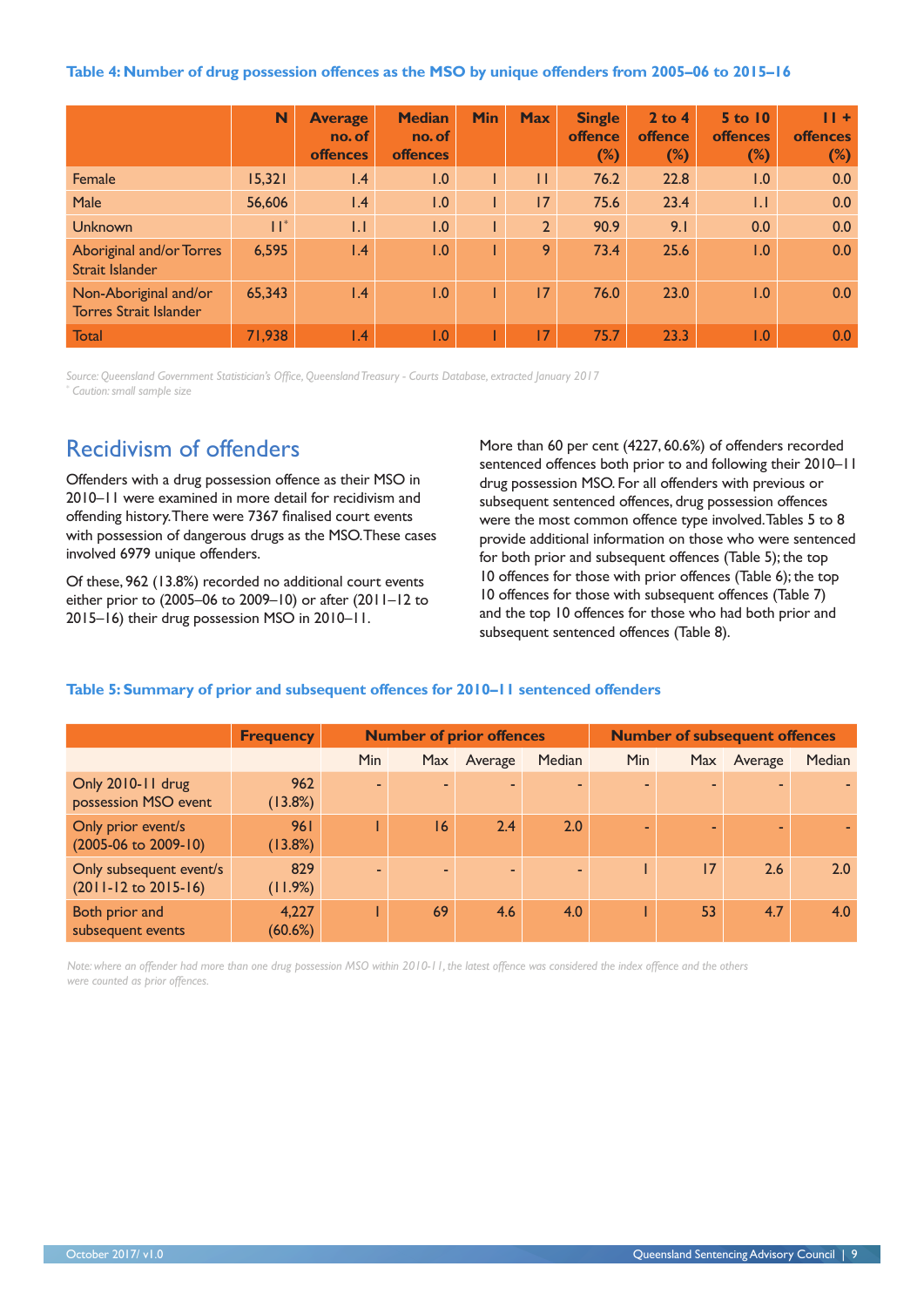Table 6 shows the top 10 sentenced offences (MSO) for those with sentenced events prior to their 2010–11 drug possession MSO (961 offenders; 2276 finalised court events).

#### **Table 6: Top 10 offences (MSO) for 2010–11 sentenced offenders who recorded prior sentenced offences 2005–06 to 2009–10)**

| Prior offence only - MSO (2005-06 to 2009-10)           |                         |      |  |  |  |  |  |  |
|---------------------------------------------------------|-------------------------|------|--|--|--|--|--|--|
| <b>Offence</b>                                          | <b>Frequency of MSO</b> | %    |  |  |  |  |  |  |
| Possessing illicit drugs                                | 370                     | 16.3 |  |  |  |  |  |  |
| Offensive behaviour (remainder)                         | 229                     | 10.1 |  |  |  |  |  |  |
| Drink driving - exceed general alcohol limit            | 195                     | 8.6  |  |  |  |  |  |  |
| Driving without a licence                               | 137                     | 6.0  |  |  |  |  |  |  |
| Resist arrest, incite, hinder, obstruct police          | 130                     | 5.7  |  |  |  |  |  |  |
| Disqualified driving                                    | 123                     | 5.4  |  |  |  |  |  |  |
| Possession of drug utensils                             | 98                      | 4.3  |  |  |  |  |  |  |
| Drive under the influence of alcohol or other substance | 56                      | 2.5  |  |  |  |  |  |  |
| Theft from retail premises                              | 52                      | 2.3  |  |  |  |  |  |  |
| Receiving stolen property                               | 47                      | 2.1  |  |  |  |  |  |  |

Table 7 shows the top 10 sentenced offences (MSO) for those with sentenced events subsequent to their 2010–11 drug possession MSO (829 offenders and 2179 finalised court events).

## **Table 7: Top 10 offences (MSO) for 2010–11 sentenced offenders who recorded subsequent sentenced offences (2011–12 to 2015–16)**

| Subsequent offence only - MSO (2011-12 to 2015-16) |                         |      |  |  |  |  |  |  |
|----------------------------------------------------|-------------------------|------|--|--|--|--|--|--|
| <b>Offence</b>                                     | <b>Frequency of MSO</b> | %    |  |  |  |  |  |  |
| Possessing illicit drugs                           | 400                     | 18.4 |  |  |  |  |  |  |
| Resist arrest, incite, hinder, obstruct police     | 139                     | 6.4  |  |  |  |  |  |  |
| Drink driving - exceed general alcohol limit       | 135                     | 6.2  |  |  |  |  |  |  |
| Possession of drug utensils                        | 129                     | 5.9  |  |  |  |  |  |  |
| Disqualified driving                               | 91                      | 4.2  |  |  |  |  |  |  |
| Offensive behaviour (remainder)                    | 84                      | 3.9  |  |  |  |  |  |  |
| Driving without a licence                          | 79                      | 3.6  |  |  |  |  |  |  |
| Drug driving                                       | 78                      | 3.6  |  |  |  |  |  |  |
| Driving under suspension                           | 67                      | 3.1  |  |  |  |  |  |  |
| Breach of violence order                           | 65                      | 3.0  |  |  |  |  |  |  |

For the 4227 offenders who have sentenced offences both prior and following their 2010–11 drug possession offence, possession of dangerous drugs and offensive behaviour were the most common offences.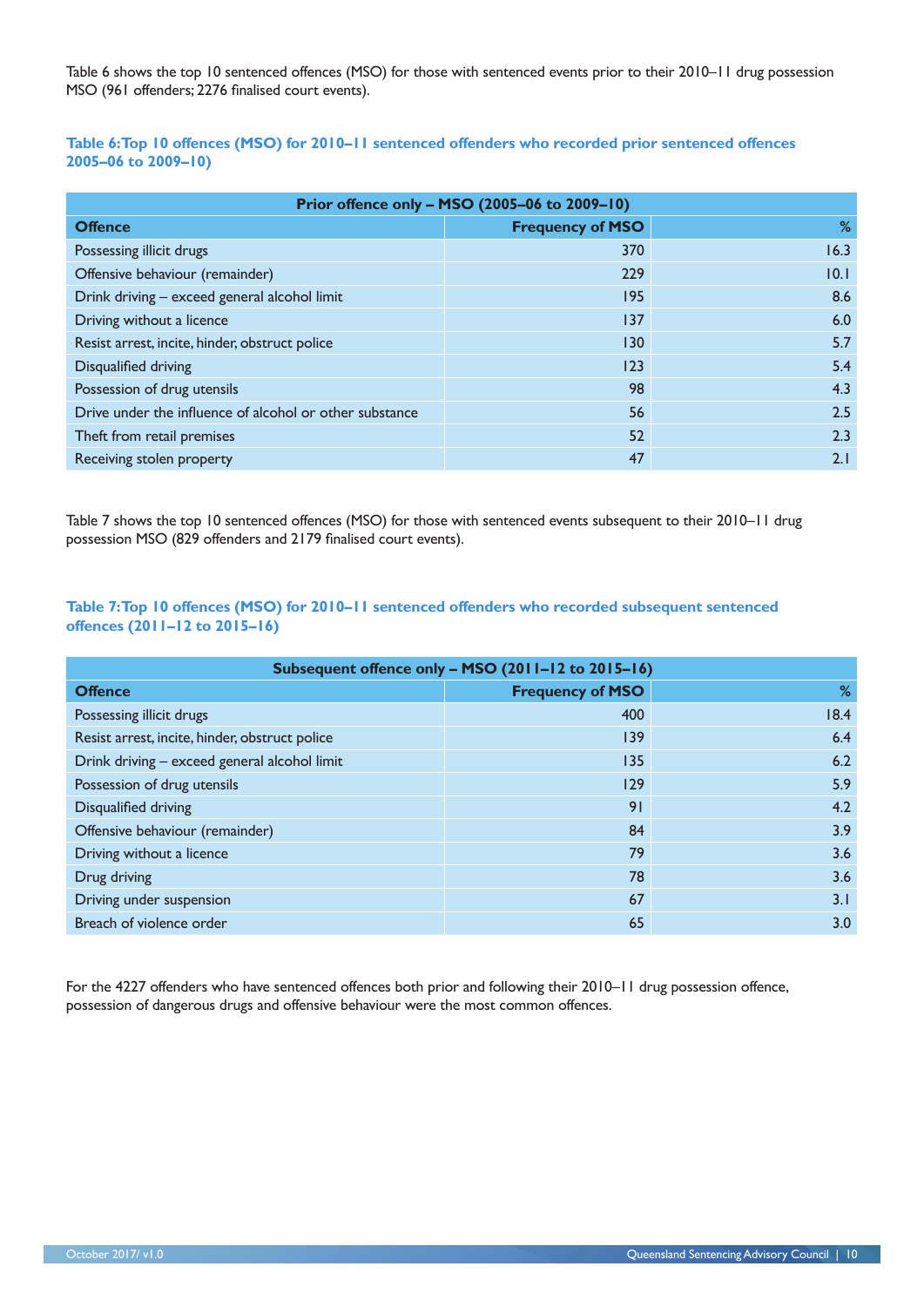|                                                 |                                   | Prior offences (2005-06 to<br>2009-10) 19,628 court events | Subsequent offences (2011-12 to<br>2015-16) 19,701 court events |      |  |
|-------------------------------------------------|-----------------------------------|------------------------------------------------------------|-----------------------------------------------------------------|------|--|
| <b>Offence</b>                                  | <b>Frequency of</b><br><b>MSO</b> | %                                                          | <b>Frequency of</b><br><b>MSO</b>                               | %    |  |
| Possess illicit drugs                           | 2,460                             | 12.5                                                       | 2,714                                                           | 13.8 |  |
| Offensive behaviour (remainder)                 | 1,756                             | 8.9                                                        | 1,017                                                           | 5.2  |  |
| Disqualified driving                            | 1,179                             | 6.0                                                        | 947                                                             | 4.8  |  |
| Resist arrest, incite, hinder, obstruct police  | I, I44                            | 5.8                                                        | 1,051                                                           | 5.3  |  |
| Driving without a licence                       | 891                               | 4.5                                                        | 742                                                             | 3.8  |  |
| Drink driving - exceed general alcohol<br>limit | 874                               | 4.5                                                        | 600                                                             | 3.0  |  |
| Breach of bail - failure to appear              | 764                               | 3.9                                                        | 1,043                                                           | 5.3  |  |
| Possession of drug utensils                     | 708                               | 3.6                                                        | 862                                                             | 4.4  |  |
| Theft from retail premises                      | 678                               | 3.5                                                        | 487                                                             | 2.5  |  |
| Breach of violence order                        | 489                               | 2.5                                                        | 738                                                             | 3.7  |  |
| Theft (except motor vehicles)                   | 456                               | 2.3                                                        | 661                                                             | 3.4  |  |

#### **Table 8: Top 10 offences (MSO) for offenders who recorded sentenced offences both prior to (2005–06 to 2009–10) and following (2011–12 to 2015–16) their 2010–11 offence**

## Penalties and sentencing

No mandatory imprisonment penalty exists for possessing dangerous drugs in Queensland. Courts retain wide discretion for deciding the types of penalties for such offences, with aggravating and mitigating circumstances required to be taken into consideration.

As noted previously, the maximum penalty for possessing a dangerous drug depends on the type and quantity of the drug involved. Young people are dealt with under the YJA which affects the maximum penalties applicable to young people. As a result, penalty type over the 11-year period varies according to the level of court sentencing an offender and the applicable sentencing framework. Commerciality<sup>44</sup> is also a relevant factor and it, along with the maximum available sentence, determine which court has jurisdiction for sentencing.

The majority of offenders sentenced for possessing a dangerous drug as their MSO over the period were sentenced in Magistrates Courts, with 95 per cent of these offenders receiving non-custodial penalties. In contrast, 80 per cent of offenders sentenced for possessing dangerous drugs (as their MSO) in the Supreme Court and 73 per cent of those sentenced in the District Court received a custodial penalty.

From 2005–06 to 2015–16, 93.2 per cent of sentenced offenders who had a drug possession offence as their MSO received a non-custodial penalty. Few differences were identified in the proportion of custodial and non-custodial penalties when year of sentence was considered. A slight increase in the proportion of custodial penalties from 2005–06 to 2015–16 is observable; however, as a sentence, custodial penalties fluctuated.

## **Table 9: Percentage of custodial vs non-custodial penalties types by year, 2005–06 to 2015–16**

|              | N      | <b>Custodial penalty (%)</b> | Non-custodial penalty (%) |
|--------------|--------|------------------------------|---------------------------|
| 2005-06      | 6,809  | 5.4                          | 94.6                      |
| 2006-07      | 7,372  | 5.9                          | 94.1                      |
| 2007-08      | 7,970  | 7.1                          | 92.9                      |
| 2008-09      | 7,706  | 5.9                          | 94.1                      |
| 2009-10      | 7,361  | 6.1                          | 93.9                      |
| 2010-11      | 7,367  | 6.6                          | 93.4                      |
| $2011 - 12$  | 7,812  | 7.1                          | 92.9                      |
| $2012 - 13$  | 8,770  | 6.2                          | 93.8                      |
| $2013 - 14$  | 10,570 | 6.6                          | 93.4                      |
| 2014-15      | 13,047 | 7.3                          | 92.7                      |
| 2015-16      | 13,630 | 8.6                          | 91.4                      |
| <b>Total</b> | 98,414 | 6.8                          | 93.2                      |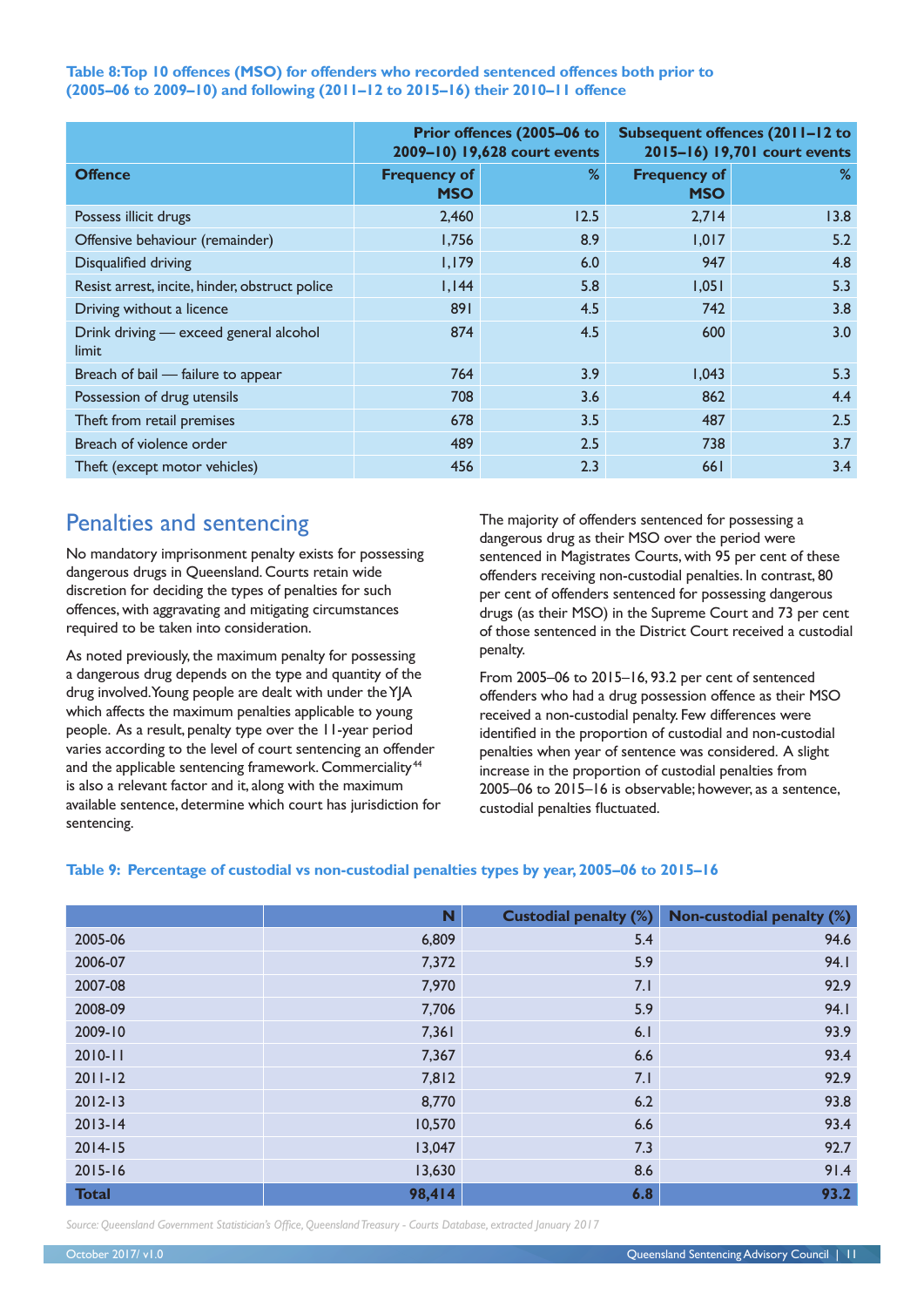The 52,722 offenders sentenced for a non-drug possession MSO were also sentenced for 71,307 drug possession offences. For those drug possession offences, 74.4 per cent received a non-custodial penalty. Fines were also the most common penalty for a non-drug possession MSO, with 41.9 per cent of offenders receiving a fine, followed by 24.1 per cent receiving a probation order.

Younger offenders were less likely to receive a custodial sentence, with only 1.1 per cent of offenders aged under 20 receiving a custodial sentence (Figure 5).



**Figure 5: Penalty type by age group, 2005–06 to 2015–16**

Overall, 57 per cent of offenders sentenced for a drug possession offence as their MSO had no conviction recorded. This was more common for young offenders, with 85 percent of young offenders having no conviction recorded compared to 57 per cent of adult offenders sentenced for a drug possession offence as their MSO.

## Penalty type by gender, Aboriginal and/or Torres Strait Islander status and court type

Overall, offenders sentenced for possessing dangerous drugs as their MSO were considerably more likely to receive a non-custodial penalty (93.2%) than a custodial penalty (6.8%). There was little difference when gender or Aboriginal and/or Torres Strait Islander status were considered, however young offenders were more likely to receive a non-custodial penalty than adult offenders. Refer to the section above 'The penalty for possessing a dangerous drug' for a discussion about sentencing frameworks for adult and young offenders.

| 30<br>50<br>$^{40}$<br>4.3<br>9,9<br>9.0<br>20<br>9.3<br>$\overline{a}$<br>$\circ$<br>Percentage<br>Under 20<br>$25 - 29$<br>$20 - 24$<br>$30 - 34$<br>$35 - 39$<br>$40 - 44$                                                                                                                    | $\frac{1}{2}$<br>$\frac{8}{3}$<br>8.9<br>$\frac{6}{3}$<br>3.0<br>$50 - 54$<br>$55 - 59$<br>$60 - 64$<br>$65 - 69$<br>70 and over<br>$45 - 49$ | There was little difference when gender or Aboriginal and/or<br>Torres Strait Islander status were considered, however young<br>offenders were more likely to receive a non-custodial penalty<br>than adult offenders. Refer to the section above 'The penalty<br>for possessing a dangerous drug' for a discussion about<br>sentencing frameworks for adult and young offenders.<br>Of the 6682 sentenced offenders who received a custodial<br>penalty for possessing dangerous drugs as their MSO, 91.6<br>per cent were non-Aboriginal and/or Torres Strait Islander<br>and 82.7 per cent were male offenders (Table 10). |                                  |  |  |  |  |  |  |
|--------------------------------------------------------------------------------------------------------------------------------------------------------------------------------------------------------------------------------------------------------------------------------------------------|-----------------------------------------------------------------------------------------------------------------------------------------------|-------------------------------------------------------------------------------------------------------------------------------------------------------------------------------------------------------------------------------------------------------------------------------------------------------------------------------------------------------------------------------------------------------------------------------------------------------------------------------------------------------------------------------------------------------------------------------------------------------------------------------|----------------------------------|--|--|--|--|--|--|
| Age at sentencing<br>Non-custodial<br>Custodial<br>Source: Queensland Government Statistician's Office,<br>Queensland Treasury - Courts Database, extracted January 2017<br>Table 10: Penalty types by gender, Aboriginal and/or Torres Strait Islander status and court type, 2005–06 to 2015–1 |                                                                                                                                               |                                                                                                                                                                                                                                                                                                                                                                                                                                                                                                                                                                                                                               |                                  |  |  |  |  |  |  |
|                                                                                                                                                                                                                                                                                                  |                                                                                                                                               |                                                                                                                                                                                                                                                                                                                                                                                                                                                                                                                                                                                                                               |                                  |  |  |  |  |  |  |
|                                                                                                                                                                                                                                                                                                  | N                                                                                                                                             | <b>Custodial penalty (%)</b>                                                                                                                                                                                                                                                                                                                                                                                                                                                                                                                                                                                                  | <b>Non-custodial penalty (%)</b> |  |  |  |  |  |  |
| Female                                                                                                                                                                                                                                                                                           | 20,855                                                                                                                                        | 5.5                                                                                                                                                                                                                                                                                                                                                                                                                                                                                                                                                                                                                           | 94.5                             |  |  |  |  |  |  |
| Male                                                                                                                                                                                                                                                                                             | 77,547                                                                                                                                        | 7.1                                                                                                                                                                                                                                                                                                                                                                                                                                                                                                                                                                                                                           | 92.9                             |  |  |  |  |  |  |
| Aboriginal and/or Torres<br>Strait Islander                                                                                                                                                                                                                                                      | 9,218                                                                                                                                         | 6.1                                                                                                                                                                                                                                                                                                                                                                                                                                                                                                                                                                                                                           | 93.9                             |  |  |  |  |  |  |
| Aboriginal and/or Torres<br>Strait Islander female                                                                                                                                                                                                                                               | 2,472                                                                                                                                         | 5.5                                                                                                                                                                                                                                                                                                                                                                                                                                                                                                                                                                                                                           | 94.5                             |  |  |  |  |  |  |
| Aboriginal and/or Torres<br>Strait Islander male                                                                                                                                                                                                                                                 | 6,746                                                                                                                                         | 6.4                                                                                                                                                                                                                                                                                                                                                                                                                                                                                                                                                                                                                           | 93.6                             |  |  |  |  |  |  |
| Non-Aboriginal and/or Torres<br>Strait Islander                                                                                                                                                                                                                                                  | 89,196                                                                                                                                        | 6.9                                                                                                                                                                                                                                                                                                                                                                                                                                                                                                                                                                                                                           | 93.1                             |  |  |  |  |  |  |
| Non-Aboriginal and/or Torres<br>Strait Islander female                                                                                                                                                                                                                                           | 18,383                                                                                                                                        | 5.5                                                                                                                                                                                                                                                                                                                                                                                                                                                                                                                                                                                                                           | 94.5                             |  |  |  |  |  |  |
| Non-Aboriginal and/or Torres<br>Strait Islander male                                                                                                                                                                                                                                             | 70,801                                                                                                                                        | 7.2                                                                                                                                                                                                                                                                                                                                                                                                                                                                                                                                                                                                                           | 92.8                             |  |  |  |  |  |  |
| Young offenders                                                                                                                                                                                                                                                                                  | 1,097                                                                                                                                         | 0.4                                                                                                                                                                                                                                                                                                                                                                                                                                                                                                                                                                                                                           | 99.6                             |  |  |  |  |  |  |
| <b>Adult offenders</b>                                                                                                                                                                                                                                                                           | 97,317                                                                                                                                        | 6.9                                                                                                                                                                                                                                                                                                                                                                                                                                                                                                                                                                                                                           | 93.1                             |  |  |  |  |  |  |

#### **Table 10: Penalty types by gender, Aboriginal and/or Torres Strait Islander status and court type, 2005–06 to 2015–16**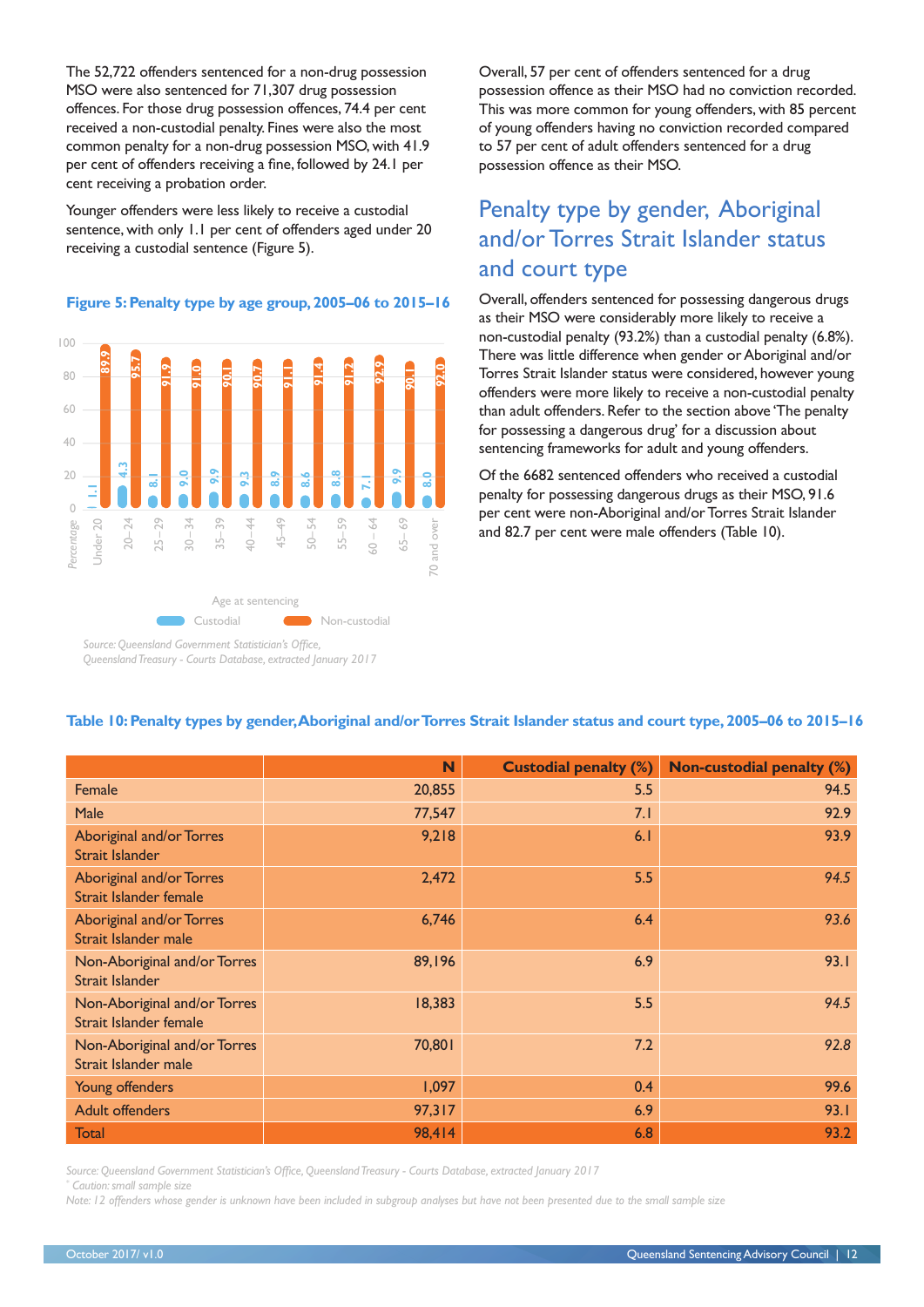## Custodial penalties

For adult offenders who received a custodial penalty, Table 11 shows that actual imprisonment was the most likely sentence imposed (57.3%). However few differences were observed when considering custodial penalties by gender or Aboriginal and/or Torres Strait Islander status.

## **Table 11: Adult offenders — Custodial penalty types by gender and Aboriginal and/or Torres Strait Islander status, 2005–06 to 2015–16**

|                                                                  | <b>Custodial</b><br>penalty (N) | <b>Imprisonment</b><br>(n, % of<br>custodial<br>penalty) | <b>Intensive</b><br>correction<br>order $(n, %$<br>of custodial<br>penalty) | <b>Partially</b><br>suspended<br>sentence (n,<br>% of custodial<br>penalty) | <b>Wholly</b><br>suspended<br>sentence (n,<br>% of custodial<br>penalty) |
|------------------------------------------------------------------|---------------------------------|----------------------------------------------------------|-----------------------------------------------------------------------------|-----------------------------------------------------------------------------|--------------------------------------------------------------------------|
| Female                                                           | 1,153                           | 627 (54.4%)                                              | 49 (4.3%)                                                                   | 21(1.8%)                                                                    | 456 (39.6%)                                                              |
| Male                                                             | 5,524                           | 3,196 (57.9%)                                            | 140(2.5%)                                                                   | 169(3.1%)                                                                   | 2,019 (36.6%)                                                            |
| Aboriginal and/or Torres<br>Strait Islander                      | 562                             | 344 (61.2%)                                              | $5(0.9\%)$                                                                  | 6(1.1%)                                                                     | 207 (36.8%)                                                              |
| Non-Aboriginal and/or<br><b>Torres Strait Islander</b>           | 6,116                           | 3,480 (56.9%)                                            | 184 (3.0%)                                                                  | 184 (3.0%)                                                                  | 2,268 (37.1%)                                                            |
| Aboriginal and/or Torres<br>Strait Islander female               | 135                             | 82 (60.7%)                                               | 1(0.7%)                                                                     | 1(0.7%)                                                                     | 51 (37.8%)                                                               |
| Non-Aboriginal and/or<br><b>Torres Strait Islander</b><br>female | 1,018                           | 545 (53.5%)                                              | 48 (4.7%)                                                                   | 20(2.0%)                                                                    | 405 (39.8%)                                                              |
| Aboriginal and/or Torres<br>Strait Islander male                 | 427                             | 262 (61.4%)                                              | 4(0.9%)                                                                     | 5(1.2%)                                                                     | 156 (36.5%)                                                              |
| Non-Aboriginal and/or<br><b>Torres Strait Islander</b><br>male   | 5,097                           | 2,934 (57.6%)                                            | 136(2.7%)                                                                   | 164(3.2%)                                                                   | 1,863 (36.6%)                                                            |
| <b>Total</b>                                                     | 6,678                           | 3,824 (57.3%)                                            | 189 (2.8%)                                                                  | 190(2.9%)                                                                   | 2,475 (37.1%)                                                            |

*\* Note: one case for which the gender is unknown has been included in the above calculations but has not been displayed. Source: Queensland Government Statistician's Office, Queensland Treasury - Courts Database, extracted January 2017*

Four young offenders received a custodial sentence for drug possession as their MSO — one received detention, one received an intensive correction order, and two received a wholly suspended sentence.

## Non-custodial penalties

Of those who received a non-custodial sentence for a drug possession MSO, fines (56.4%) and good behaviour orders (33.5%) were the most common penalty. Male offenders were significantly more likely than female offenders to be fined (58.1% as opposed to 50.3% respectively). Conversely, female offenders were significantly more likely than male offenders to receive a good behaviour order (37.9% as opposed to 32.3% respectively).

Aboriginal and/or Torres Strait Islander offenders were significantly more likely than non-Aboriginal and/or Torres Strait Islander offenders to receive a fine (69.7% as opposed to 55.2% respectively). Non-Aboriginal and/or Torres Strait Islander offenders were significantly more likely than Aboriginal and/or Torres Strait Islander offenders to receive a good behaviour bond (34.9% as opposed to 20.2% respectively) (see Table 12).

As different penalty and sentencing options apply, young offenders and adults have also been considered separately (see Tables 13 and 14). A reprimand was the most common penalty for 32.9 per cent of young offenders, followed by good behaviour bonds (23.8%). A fine was the penalty for only 4.9 per cent of young offenders, whereas a fine was the most common penalty for adult offenders (57.0%).

Proportionally, young offenders were more likely than adult offenders to be convicted but not receive any further punishment (6.8% and 1.2% respectively).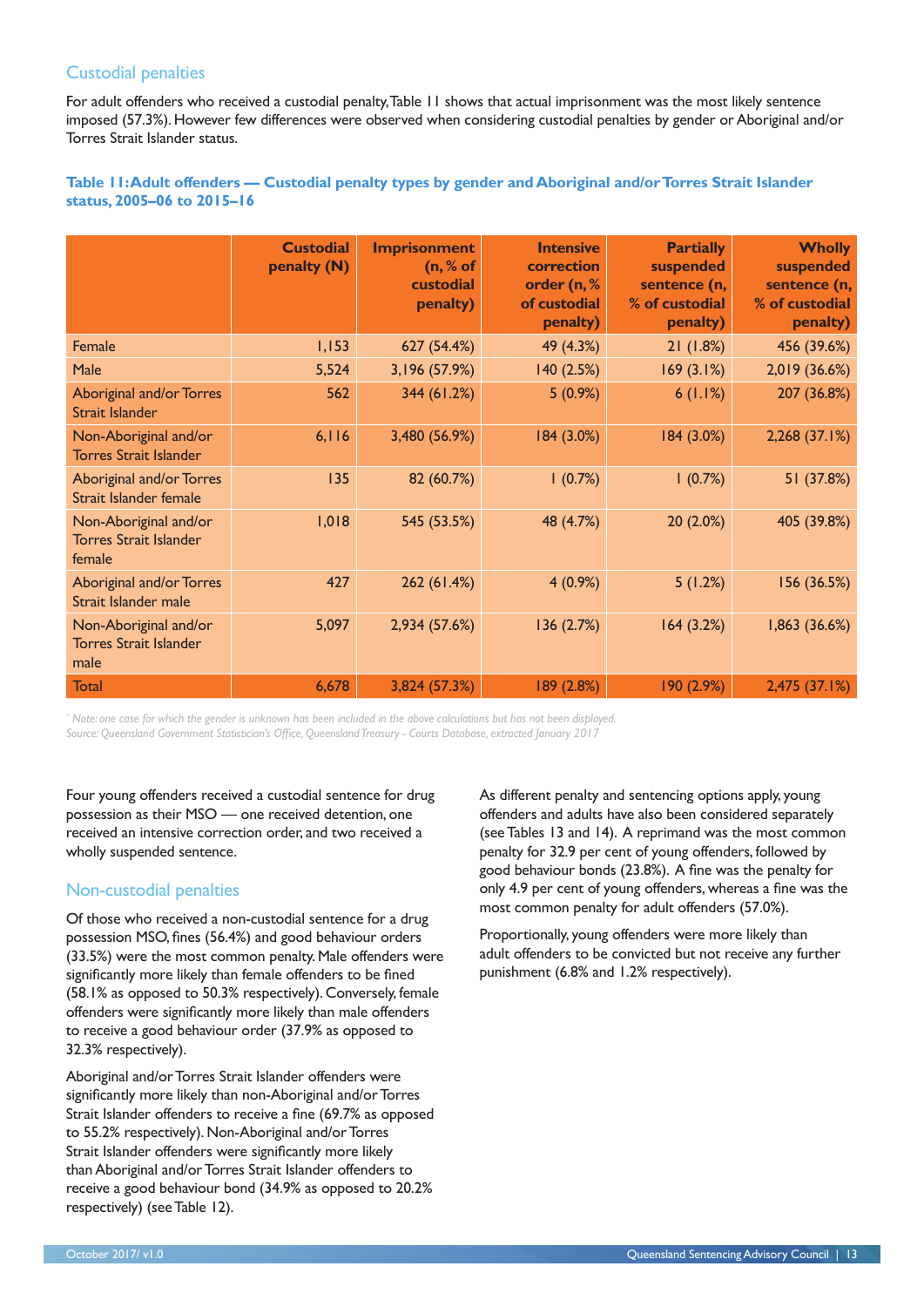**Table 12: All offenders—Non-custodial penalty types by gender and Aboriginal and Torres Strait Islander status, 2005–06 to 2015–16**

| Non-custodial penalty type (n,% of non-custodial penalty)        |                                  |                                      |                                          |                                               |                                       |                   |                           |                  |                  |                             |
|------------------------------------------------------------------|----------------------------------|--------------------------------------|------------------------------------------|-----------------------------------------------|---------------------------------------|-------------------|---------------------------|------------------|------------------|-----------------------------|
|                                                                  | Non-<br>custodial<br>penalty (N) | <b>Community</b><br>service<br>order | Compen-<br>sation,<br>personal<br>injury | <b>Convicted,</b><br>no further<br>punishment | <b>Court</b><br>ordered<br>conference | <b>Fine</b>       | Good<br>behaviour<br>bond | <b>Probation</b> | <b>Reprimand</b> | <b>Treatment</b><br>program |
| Female                                                           | 19,702                           | 284<br>(1.4%)                        | т<br>$(0.0\%)$                           | 242<br>(1.2%)                                 | 10<br>(0.1%)                          | 9,919<br>(50.3%)  | 7,472<br>(37.9%)          | 1,710<br>(8.7%)  | 61<br>(0.3%)     | $3(0.0\%)$                  |
| Male                                                             | 72,019                           | 1,301<br>(1.8%)                      | $\mathbf{0}$<br>$(0.0\%)$                | 937<br>(1.3%)                                 | 57<br>(0.1%)                          | 41,807<br>(58.1%) | 23,249<br>(32.3%)         | 4,341<br>(6.0%)  | 298<br>(0.4%)    | 29<br>$(0.0\%)$             |
| Aboriginal<br>and/or Torres<br>Strait Islander                   | 8,654                            | 234<br>(2.7%)                        | $\mathbf{0}$<br>$(0.0\%)$                | 144<br>(1.7%)                                 | $8(0.1\%)$                            | 5,876<br>(67.9%)  | 1,747<br>(20.2%)          | 571<br>(6.6%)    | 72<br>(0.8%)     | $2(0.0\%)$                  |
| Non-<br>Aboriginal<br>and/or Torres<br>Strait Islander           | 83,078                           | 1,351<br>(1.6%)                      | ı<br>$(0.0\%)$                           | 1,036<br>(1.3%)                               | 59<br>(0.1%)                          | 45,854<br>(55.2%) | 28,980<br>(34.9%)         | 5,480<br>(6.6%)  | 287<br>(0.4%)    | 30<br>$(0.0\%)$             |
| Aboriginal<br>and/or Torres<br>Strait Islander<br>female         | 2,337                            | 55<br>(2.4%)                         | $\boldsymbol{0}$<br>$(0.0\%)$            | 40<br>(1.7%)                                  | 2(0.1%)                               | 1,439<br>(61.6%)  | 610<br>(26.1%)            | 174<br>(7.5%)    | 16<br>(0.7%)     | $1(0.0\%)$                  |
| Non-<br>Aboriginal<br>and/or Torres<br>Strait Islander<br>female | 17,365                           | 229<br>(1.3%)                        | Ш<br>$(0.0\%)$                           | 202<br>(1.2%)                                 | $8(0.1\%)$                            | 8,480<br>(48.8%)  | 6,862<br>(39.5%)          | 1,536<br>(8.9%)  | 45<br>(0.3%)     | $2(0.0\%)$                  |
| Aboriginal<br>and/or Torres<br>Strait Islander<br>male           | 6,317                            | 179<br>(2.8%)                        | $\mathbf 0$<br>$(0.0\%)$                 | 104<br>(1.7%)                                 | $6(0.1\%)$                            | 4,437<br>(70.2%)  | 1,137<br>(18.0%)          | 397<br>(6.3%)    | 56<br>$(0.9\%)$  | $1(0.0\%)$                  |
| Non-<br>Aboriginal<br>and/or Torres<br>Strait Islander<br>male   | 65,702                           | 1,122<br>(1.7%)                      | $\mathbf 0$<br>$(0.0\%)$                 | 833<br>(1.3%)                                 | 51<br>(0.1%)                          | 37,370<br>(56.9%) | 22,112<br>(33.7%)         | 3,944<br>(6.0%)  | 242<br>(0.4%)    | 28<br>$(0.0\%)$             |
| <b>Total</b>                                                     | 91,732                           | 1585<br>(1.7%)                       | $(0.0\%)$                                | 1,180<br>(1.3%)                               | 67<br>(0.1%)                          | 51,730<br>(56.4%) | 30,727<br>(33.5%)         | 6,051<br>(6.6%)  | 359<br>(0.4%)    | 32<br>$(0.0\%)$             |

*\* Caution: small sample size*

*Note: 11 offenders whose gender is unknown have been included in subgroup analyses but have not been presented due to the small sample size*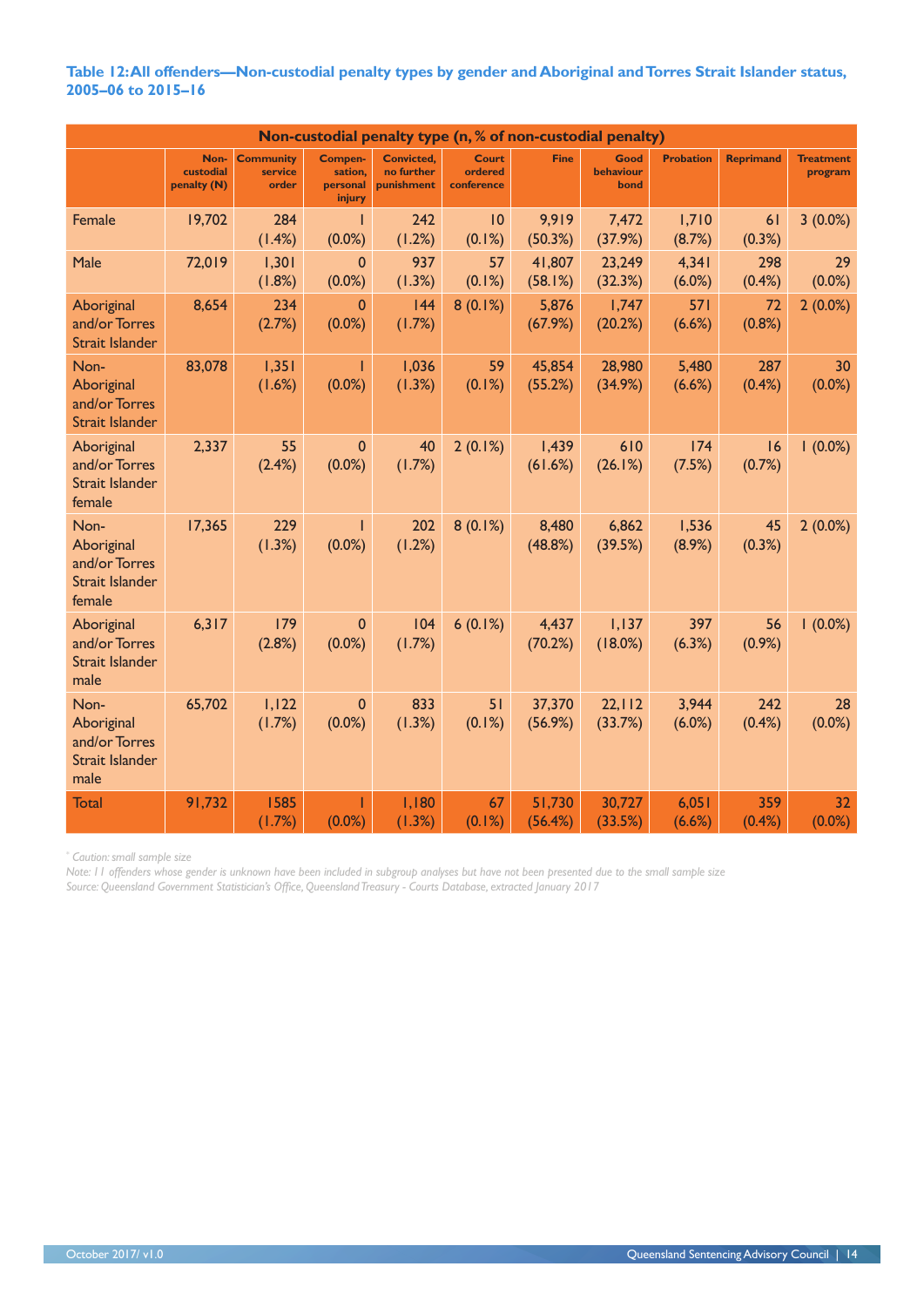#### **Table 13: Adult offenders—Non-custodial penalty types by gender and Aboriginal and/or Torres Strait Islander status, 2005–06 to 2015–16**

| Non-custodial penalty type (n, % of non-custodial penalty) |                                     |                                   |                                         |                                               |                   |                                    |                  |                             |  |  |  |  |  |
|------------------------------------------------------------|-------------------------------------|-----------------------------------|-----------------------------------------|-----------------------------------------------|-------------------|------------------------------------|------------------|-----------------------------|--|--|--|--|--|
|                                                            | <b>Non-custodial</b><br>penalty (N) | <b>Community</b><br>service order | <b>Compensation,</b><br>personal injury | <b>Convicted,</b><br>no further<br>punishment |                   | <b>Fine</b> Good behaviour<br>bond | <b>Probation</b> | <b>Treatment</b><br>program |  |  |  |  |  |
| Female                                                     | 19,511                              | 278 (1.4%)                        | $1(0.0\%)$                              | 232(1.2%)                                     | 9,917<br>(50.8%)  | 7,420<br>(38.0%)                   | 1,663<br>(8.5%)  | $0(0.0\%)$                  |  |  |  |  |  |
| Male                                                       | 71,117                              | 1,242<br>(1.8%)                   | $0(0.0\%)$                              | 873 (1.2%)                                    | 41,756<br>(58.7%) | 23,041<br>(32.4%)                  | 4,204<br>(5.9%)  | $1(0.0\%)$                  |  |  |  |  |  |
| <b>Unknown</b>                                             | $11^*$                              | $0(0.0\%)$                        | $0(0.0\%)$                              | 1(9.1%)                                       | 4(36.4%)          | 6(54.6%)                           | $0(0.0\%)$       | $0(0.0\%)$                  |  |  |  |  |  |
| Aboriginal<br>and/or Torres<br>Strait Islander             | 8,436                               | 218(2.6%)                         | $0(0.0\%)$                              | 131(1.6%)                                     | 5,864<br>(69.5%)  | 1,692<br>(20.1%)                   | 531 (6.3%)       | $0(0.0\%)$                  |  |  |  |  |  |
| Non-<br>Aboriginal<br>and/or Torres<br>Strait Islander     | 82,203                              | 1,302<br>(1.6%)                   | $1(0.0\%)$                              | 975 (1.2%)                                    | 45,813<br>(55.7%) | 28,775<br>(35.0%)                  | 5,336<br>(6.5%)  | $1(0.0\%)$                  |  |  |  |  |  |
| <b>Total</b>                                               | 90,639                              | 1,520<br>(1.7%)                   | $(0.0\%)$                               | 1,106<br>(1.2%)                               | 51,677<br>(57.0%) | 30,467<br>(33.6%)                  | 5,867<br>(6.5%)  | $1(0.0\%)$                  |  |  |  |  |  |

*\* Caution: small sample size*

*Source: Queensland Government Statistician's Office, Queensland Treasury - Courts Database, extracted January 2017*

## **Table 14: Young offenders—Non-custodial penalty types by gender and Aboriginal and/or Torres Strait Islander status, 2005–06 to 2015–16**

|                                                        | Non-custodial penalty type (n, % of non-custodial penalty) |                                   |                                               |                                       |              |                           |                  |                  |                             |  |  |  |  |  |
|--------------------------------------------------------|------------------------------------------------------------|-----------------------------------|-----------------------------------------------|---------------------------------------|--------------|---------------------------|------------------|------------------|-----------------------------|--|--|--|--|--|
|                                                        | <b>Non-custodial</b><br>penalty (N)                        | <b>Community</b><br>service order | <b>Convicted,</b><br>no further<br>punishment | <b>Court</b><br>ordered<br>conference | <b>Fine</b>  | Good<br>behaviour<br>bond | <b>Probation</b> | <b>Reprimand</b> | <b>Treatment</b><br>program |  |  |  |  |  |
| Female                                                 | 9                                                          | 6(3.1%)                           | 10(5.2%)                                      | 10(5.2%)                              | 2(1.1%)      | 52<br>(27.2%)             | 47<br>(24.6%)    | 61<br>(31.9%)    | 3(1.6%)                     |  |  |  |  |  |
| Male                                                   | 902                                                        | 59 (6.5%)                         | 64 (7.1%)                                     | 57(6.3%)                              | 51 (5.7%)    | 208<br>(23.1%)            | 137<br>(15.2%)   | 298<br>(33.0%)   | 28(3.1%)                    |  |  |  |  |  |
| Aboriginal<br>and/or Torres<br>Strait Islander         | 218                                                        | 16(7.3%)                          | $13(6.0\%)$                                   | 8(3.7%)                               | 12 (5.5%)    | 55<br>(25.2%)             | 40<br>(18.4%)    | 72<br>(33.0%)    | $2(0.9\%)$                  |  |  |  |  |  |
| Non-<br>Aboriginal<br>and/or Torres<br>Strait Islander | 875                                                        | 49 (5.6%)                         | 61(7.0%)                                      | 59 (6.7%)                             | 41(4.7%)     | 205<br>(23.4%)            | 44<br>(16.5%)    | 287<br>(32.8%)   | 29(3.3%)                    |  |  |  |  |  |
| <b>Total</b>                                           | 1,093                                                      | 65<br>$(6.0\%)$                   | 74<br>(6.8%)                                  | 67<br>(6.1%)                          | 53<br>(4.9%) | 260<br>(23.8%)            | 84<br>(16.8%)    | 359<br>(32.9%)   | 31<br>(2.8%)                |  |  |  |  |  |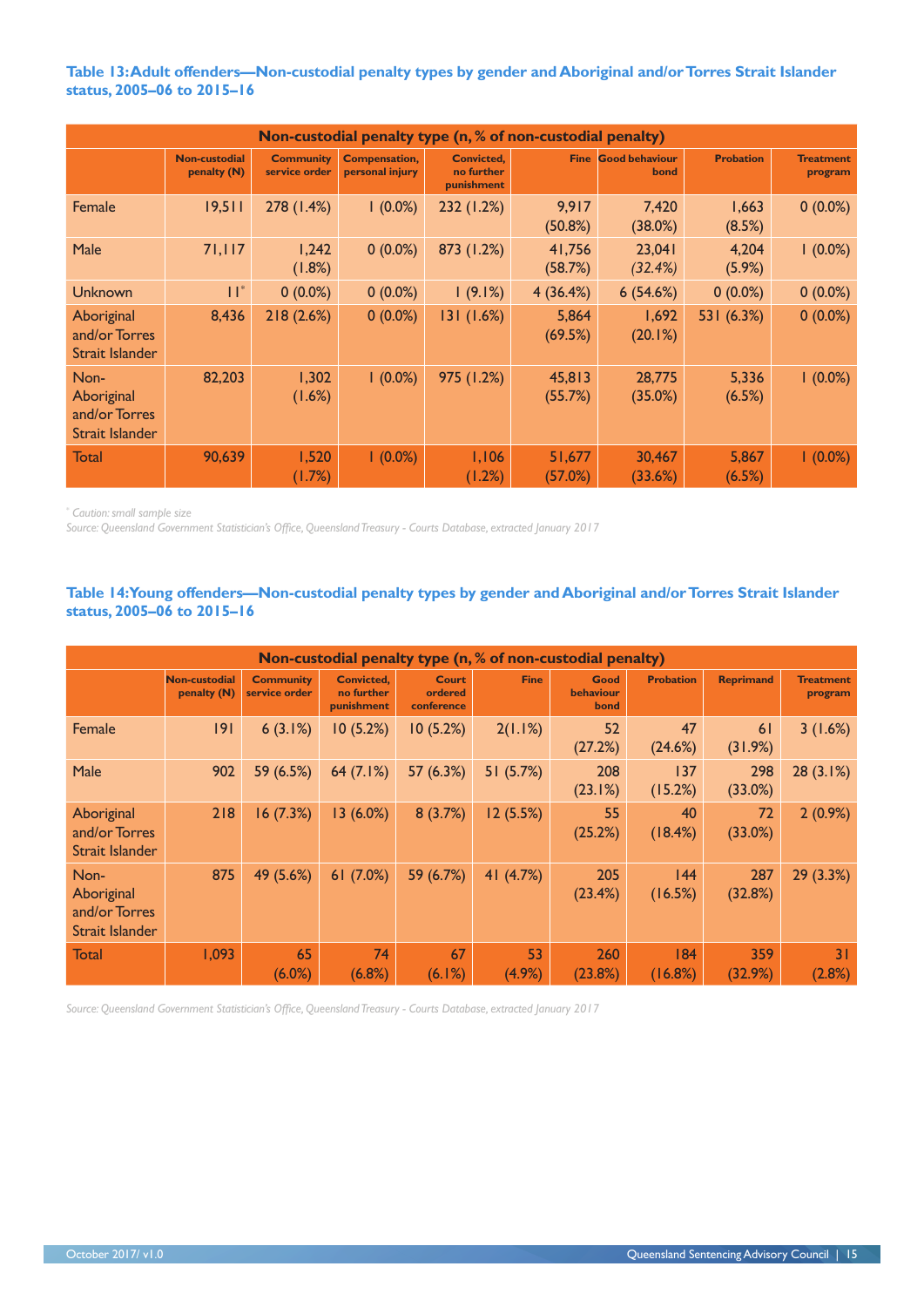## Length of sentence

## Custodial sentences

As the vast majority of young offenders (99.6%) received a non-custodial penalty, custodial sentences were not examined separately for young offenders and adult offenders.

Overall, the median custodial sentence length was four months and the average custodial sentence length was eight months. Across custodial penalty types, the length of custodial sentences ranged from one day to 11.5 years. Table 15 shows the sentence length for each type of custodial penalty received by offenders sentenced for possession of dangerous drugs as their MSO.

On average, female offenders sentenced for possessing dangerous drugs as their MSO received slightly shorter custodial sentences than male offenders (6.2 months and 8.3 months respectively). Similarly, Aboriginal and/or Torres Strait Islander offenders received shorter custodial sentences for possessing dangerous drugs as their MSO than non-Aboriginal and/or Torres Strait Islander offenders (4.5 months and 8.3 months respectively).

On average, both male and non-Aboriginal and/or Torres Strait Islander offenders received longer sentences across all custodial penalty types (see Table 16). Wholly suspended sentences recorded the shortest length with an average of 4.8 months.

#### **Table 15: Length of custodial sentence by gender, Aboriginal and/or Torres Strait Islander status, and court, 2005–06 to 2015–16**

| <b>Custodial sentence length (months)</b>              |       |                |                |                |                  |  |  |  |  |  |  |  |
|--------------------------------------------------------|-------|----------------|----------------|----------------|------------------|--|--|--|--|--|--|--|
|                                                        | N     | <b>Average</b> | <b>Median</b>  | <b>Min</b>     | <b>Max</b>       |  |  |  |  |  |  |  |
| Female                                                 | 1,150 | 6.2            | 4.0            | $0.0$ (1 day)  | 96.0 (8 yrs)     |  |  |  |  |  |  |  |
| <b>Male</b>                                            | 5,500 | 8.3            | 4.0            | $0.0$ (1 day)  | 138.0 (11.5 yrs) |  |  |  |  |  |  |  |
| Aboriginal and/or Torres Strait Islander               | 560   | 4.5            | 3.0            | $0.0$ (1 day)  | 78.0 (6.5 yrs)   |  |  |  |  |  |  |  |
| Aboriginal and/or Torres Strait Islander female        | 135   | 4.3            | $\overline{3}$ | $0.2$ (7 days) | 30.0             |  |  |  |  |  |  |  |
| Aboriginal and/or Torres Strait Islander male          | 425   | 4.6            | $\overline{3}$ | $0.0$ (1 day)  | 78.0             |  |  |  |  |  |  |  |
| Non-Aboriginal and/or Torres Strait Islander           | 6,091 | 8.3            | 4.0            | $0.0$ (1 day)  | 138.0 (11.5 yrs) |  |  |  |  |  |  |  |
| Non-Aboriginal and/or Torres Strait Islander<br>female | 1,015 | 6.5            | $\overline{4}$ | $0.0$ (1 day)  | 96.0 (8 yrs)     |  |  |  |  |  |  |  |
| Non-Aboriginal and/or Torres Strait Islander<br>male   | 5,075 | 8.6            | $\overline{4}$ | $0.0$ (1 day)  | 138.0 (11.5 yrs) |  |  |  |  |  |  |  |
| Adult offender                                         | 6,647 | 8.0            | $\overline{4}$ | $0.0$ (1 day)  | 138 (11.5 yrs)   |  |  |  |  |  |  |  |
| Young offender                                         | $4^*$ | 2.5            | 2.5            |                | 4.0              |  |  |  |  |  |  |  |
| <b>Total</b>                                           | 6,651 | 8.0            | 4.0            | $0.0$ (1 day)  | 138.0 (11.5 yrs) |  |  |  |  |  |  |  |

*Notes:* 

*1) 31 custodial cases were 'rise' and do not have a penalty length. These are not included in this table.* <sup>45</sup>

*2) One case for which the gender is unknown has been included in the above calculations but has not been displayed.* 

*\* Caution: small sample size*

*Source: Queensland Government Statistician's Office, Queensland Treasury - Courts Database, extracted January 2017*

#### Non-custodial sentences

For all offenders who received a non-custodial sentence, few differences were observed when gender or Aboriginal and/or Torres Strait Islander status were considered (see Table 17). While Aboriginal and/or Torres Strait Islander offenders were more likely to receive a fine, the average fine amount was higher for non-Aboriginal and/or Torres Strait Islander offenders (\$460.60 for Aboriginal and/or Torres Strait Islander offenders and \$566.70 for non-Aboriginal and/or Torres Strait Islander offenders). The average fine amount is much lower for young offenders at \$230.00 compared to \$554.90 for adult offenders. However the average good behaviour bond for young people is longer than for adult offenders (5.3 months and 4.6 months respectively). Tables 18 and 19 provide more detail about adult and young offenders respectively.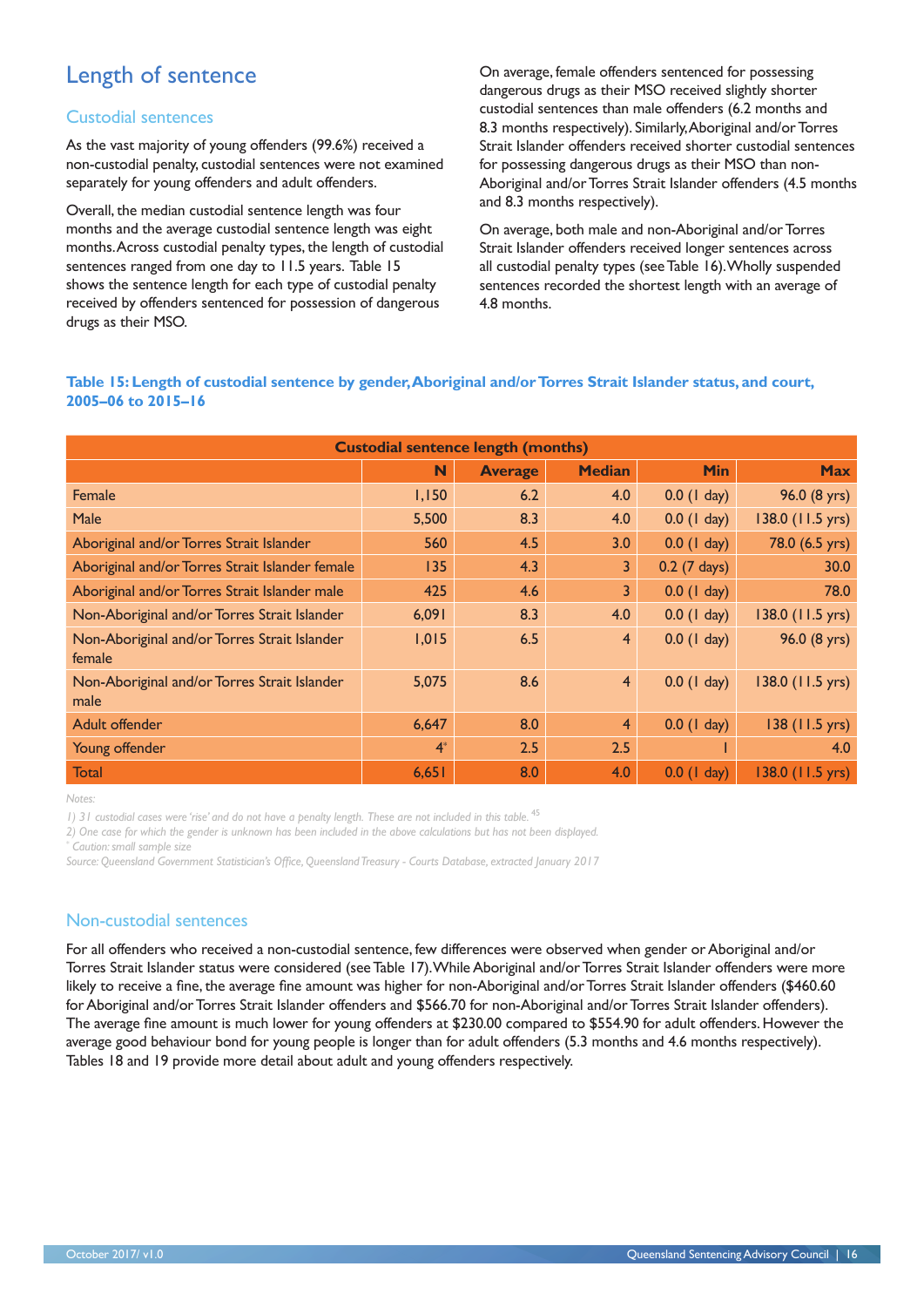#### **Table 16: All offenders—Custodial sentence length by gender and Aboriginal and Torres Strait Islander status, 2005–06 to 2015–16**

|                                                                   |       |            | <b>Imprisonment (months)</b> |                           |                             | <b>Intensive correction order (months)</b> |            |               |                 |                 |  |
|-------------------------------------------------------------------|-------|------------|------------------------------|---------------------------|-----------------------------|--------------------------------------------|------------|---------------|-----------------|-----------------|--|
|                                                                   | N     | <b>Avg</b> | <b>Median</b>                | Min                       | <b>Max</b>                  | N                                          | <b>Avg</b> | <b>Median</b> | Min             | <b>Max</b>      |  |
| Female                                                            | 624   | 7.2        | 4.0                          | $\mathbf{0}$<br>$(1$ day) | 96<br>$(8 \text{ yrs})$     | 49                                         | 8.6        | 9.0           | 3               | 12              |  |
| Male                                                              | 3,169 | 9.7        | 6.0                          | $\mathbf{0}$<br>$(1$ day) | 138<br>$(11.5 \text{ yrs})$ | 4                                          | 9.2        | 12.0          | $\overline{2}$  | 12              |  |
| <b>Aboriginal and Torres</b><br>Strait Islander                   | 341   | 5.1        | 3.0                          | $\mathbf{0}$<br>$(1$ day) | 78<br>$(6.5 \text{ yrs})$   | $6*$                                       | 7.3        | 7.5           | $\overline{4}$  | 12              |  |
| Non-Aboriginal and<br><b>Torres Strait Islander</b>               | 3,453 | 9.8        | 6.0                          | $\mathbf{0}$<br>$(1$ day) | 138<br>$(11.5 \text{ yrs})$ | 184                                        | 9.1        | 9.0           | $\overline{2}$  | 12              |  |
| Aboriginal and/or<br><b>Torres Strait Islander</b><br>female      | 82    | 4.7        | $\overline{3}$               | 0.2<br>$(7 \text{ days})$ | 30                          | $\mathbf{I}^*$                             | 6          | 6             | $6\phantom{1}6$ | $6\overline{6}$ |  |
| Non-Aboriginal and/<br>or Torres Strait<br><b>Islander female</b> | 542   | 7.6        | 5 <sup>5</sup>               | $\mathbf{0}$<br>$(1$ day) | 96<br>$(8 \text{ years})$   | 48                                         | 8.6        | 9             | $\overline{3}$  | 12              |  |
| Aboriginal and/or<br><b>Torres Strait Islander</b><br>male        | 259   | 5.2        | $\overline{3}$               | $\mathbf 0$<br>$(1$ day)  | 78<br>$(6.5 \text{ years})$ | $5*$                                       | 7.6        | 9             | $\overline{4}$  | 12              |  |
| Non-Aboriginal and/<br>or Torres Strait<br><b>Islander</b> male   | 2,910 | 10.1       | 6                            | $\Omega$<br>$(1$ day)     | 138                         | 136                                        | 9.2        | 12            | $\overline{2}$  | 12              |  |
| <b>Total</b>                                                      | 3,794 | 9.3        | 6.0                          | $\mathbf{0}$<br>$(1$ day) | 138<br>$(11.5 \text{ yrs})$ | 190                                        | 9.0        | 9.0           | $\overline{2}$  | 12              |  |

|                                                                 |                |            | <b>Partially suspended sentence (months)</b> |            |                             |       |            |                         | <b>Wholly suspended sentence (months)</b> |                            |
|-----------------------------------------------------------------|----------------|------------|----------------------------------------------|------------|-----------------------------|-------|------------|-------------------------|-------------------------------------------|----------------------------|
|                                                                 | N              | <b>Avg</b> | <b>Median</b>                                | <b>Min</b> | <b>Max</b>                  | N     | <b>Avg</b> | <b>Median</b>           | <b>Min</b>                                | <b>Max</b>                 |
| Female                                                          | $21*$          | 13.6       | 11.0                                         | 3          | 36<br>$(3 \text{ yrs})$     | 456   | 4.2        | 3.0                     | 0.1<br>$(1$ day)                          | 36<br>$(3 \text{ yrs})$    |
| Male                                                            | 169            | 21.4       | 18.0                                         |            | 60 (5<br>yrs)               | 2,021 | 4.9        | 3.0                     | 0.2<br>$(7 \text{ days})$                 | 60<br>$(5 \text{ yrs})$    |
| <b>Aboriginal and Torres</b><br>Strait Islander                 | $6*$           | 12.0       | 10.5                                         |            | 30<br>$(2.5 \text{ years})$ | 207   | 3.4        | 3.0                     | 0.2<br>$(7 \text{ days})$                 | 8<br>$(1.5 \text{ years})$ |
| Non-Aboriginal and<br><b>Torres Strait Islander</b>             | 184            | 20.8       | 18.0                                         | Т          | 60<br>$(5 \text{ yrs})$     | 2,270 | 4.9        | 3.0                     | 0.1<br>$(1$ day)                          | 60<br>$(5 \text{ years})$  |
| Aboriginal and/or<br><b>Torres Strait Islander</b><br>female    | $\mathsf{I}^*$ | 8          | 18                                           | 8          | 18                          | 51    | 3.3        | $\overline{2}$          | 0.2<br>$(7 \text{ days})$                 | 8                          |
| Non-Aboriginal and/<br>or Torres Strait<br>Islander female      | $20*$          | 13.4       | 10                                           | 3          | 36                          | 405   | 4.3        | $\overline{\mathbf{3}}$ | 0.1<br>(3 days)                           | 36                         |
| Aboriginal and/or<br><b>Torres Strait Islander</b><br>male      | $5*$           | 10.8       | 6                                            |            | 30                          | 156   | 3.4        | 3                       | 0.2<br>$(7 \text{ days})$                 | 8                          |
| Non-Aboriginal and/<br>or Torres Strait<br><b>Islander</b> male | 164            | 21.7       | 8                                            | T          | 60<br>$(5 \text{ years})$   | 1,865 | 5.0        | $\overline{\mathbf{3}}$ | 0.2<br>$(7 \text{ days})$                 | 60<br>$(5 \text{ years})$  |
| <b>Total</b>                                                    | 190            | 20.6       | 18.0                                         |            | 60<br>(5 years)             | 2,477 | 4.8        | 3.0                     | 0.1<br>$(1$ day)                          | 60<br>$(5 \text{ years})$  |

*Notes:* 

*1) 31 custodial cases were 'rise' and do not have a penalty length. These are not included in this table.* 

*2) One case for which the gender is unknown has been included in the above calculations but has not been displayed. Source: Queensland Government Statistician's Office, Queensland Treasury - Courts Database, extracted January 2017*

*<sup>\*</sup> Caution: small sample size*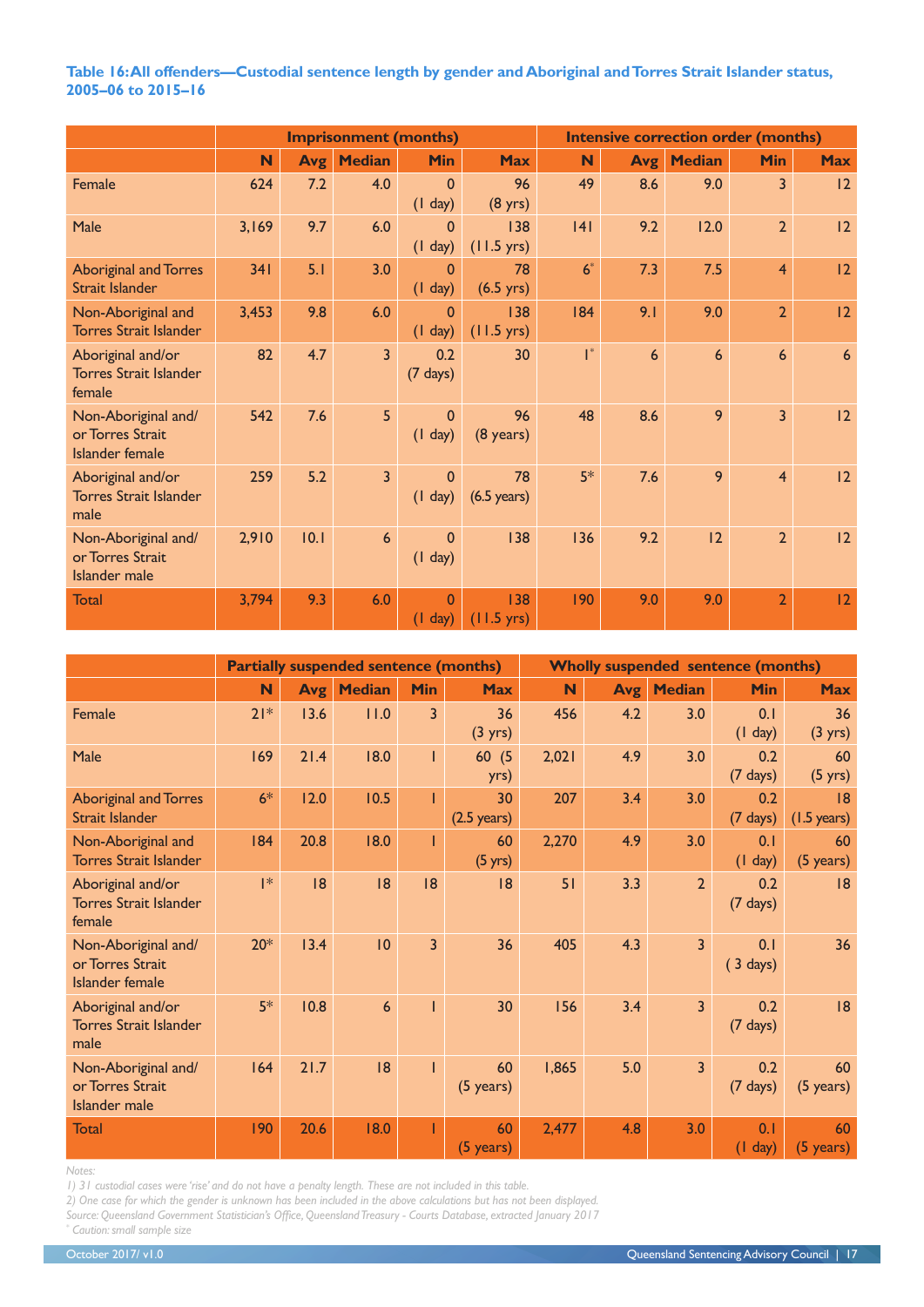**Table 17: All offenders—Non-custodial sentence length by gender and Aboriginal and Torres Strait Islander status, 2005–06 to 2015–16**

|                                                                 |       |            | <b>Community service order (hours)</b> |            |            | <b>Fine (dollars)</b> |            |               |            |            |
|-----------------------------------------------------------------|-------|------------|----------------------------------------|------------|------------|-----------------------|------------|---------------|------------|------------|
|                                                                 | N     | <b>Avg</b> | <b>Median</b>                          | <b>Min</b> | <b>Max</b> | N                     | <b>Avg</b> | <b>Median</b> | <b>Min</b> | <b>Max</b> |
| Female                                                          | 284   | 72.0       | 60                                     | 20         | 240        | 9,919                 | 534.70     | 500           | 50         | 3,500      |
| Male                                                            | 1,301 | 74.5       | 60                                     | 20         | 240        | 41,807                | 559.40     | 500           | 20         | 6,000      |
| <b>Aboriginal and Torres</b><br>Strait Islander                 | 234   | 68.6       | 60                                     | 20         | 240        | 5,876                 | 460.60     | 400           | 50         | 5,800      |
| Non-Aboriginal and<br><b>Torres Strait Islander</b>             | 1,351 | 75.0       | 60                                     | 20         | 240        | 45,854                | 566.70     | 500           | 20         | 6,000      |
| Aboriginal and/or<br><b>Torres Strait Islander</b><br>female    | 55    | 71.5       | 60                                     | 20         | 200        | 1,439                 | 442.50     | 400           | 50         | 2000       |
| Non-Aboriginal and/<br>or Torres Strait<br>Islander female      | 229   | 72.1       | 60                                     | 20         | 240        | 8,480                 | 550.30     | 500           | 50         | 3500       |
| Aboriginal and/or<br><b>Torres Strait Islander</b><br>male      | 179   | 67.7       | 60                                     | 20         | 240        | 4,437                 | 466.50     | 400           | 50         | 5800       |
| Non-Aboriginal and/<br>or Torres Strait<br><b>Islander male</b> | 1,122 | 75.5       | 60                                     | 20         | 240        | 37,370                | 570.40     | 500           | 20         | 6000       |
| <b>Total</b>                                                    | 1,585 | 74.0       | 60                                     | 20         | 240        | 51,730                | 554.60     | 500           | 20         | 6,000      |

|                                                                   |        |            | <b>Good behaviour bond (months)</b> |                           |                         |       |            | <b>Probation (months)</b> |                |                           |
|-------------------------------------------------------------------|--------|------------|-------------------------------------|---------------------------|-------------------------|-------|------------|---------------------------|----------------|---------------------------|
|                                                                   | N      | <b>Avg</b> | <b>Median</b>                       | <b>Min</b>                | <b>Max</b>              | N     | <b>Avg</b> | <b>Median</b>             | <b>Min</b>     | <b>Max</b>                |
| Female                                                            | 7,472  | 4.7        | $\overline{4}$                      | 0.2<br>$(7 \text{ days})$ | 24<br>$(2 \text{ yrs})$ | 1,710 | 12.8       | 12                        | 3              | 36<br>$(3 \text{ yrs})$   |
| Male                                                              | 23,249 | 4.6        | $\overline{4}$                      | 0.2<br>$(7 \text{ days})$ | 48<br>$(4 \text{ yrs})$ | 4,341 | 12.4       | 12                        | $\overline{2}$ | 36<br>$(3 \text{ yrs})$   |
| <b>Aboriginal and Torres</b><br>Strait Islander                   | 1,747  | 4.8        | $\overline{4}$                      |                           | 24<br>$(2 \text{ yrs})$ | 571   | 11.6       | 12                        | 3              | 36<br>$(3 \text{ yrs})$   |
| Non-Aboriginal and<br><b>Torres Strait Islander</b>               | 28,980 | 4.6        | $\overline{4}$                      | 0.2<br>$(7 \text{ days})$ | 48<br>$(4 \text{ yrs})$ | 5,480 | 12.6       | 12                        | $\overline{2}$ | 36<br>$(3 \text{ yrs})$   |
| Aboriginal and/or<br><b>Torres Strait Islander</b><br>female      | 610    | 4.8        | $\overline{4}$                      | I                         | 18(1.5)<br>yrs)         | 174   | 11.6       | 12                        | 3              | 30<br>$(2.5 \text{ yrs})$ |
| Non-Aboriginal and/<br>or Torres Strait<br><b>Islander female</b> | 6,862  | 4.7        | $\overline{4}$                      | 0.2<br>$(7 \text{ days})$ | 24(2)<br>yrs)           | 1,536 | 12.9       | 12                        | $\overline{3}$ | 36<br>$(3 \text{ yrs})$   |
| Aboriginal and/or<br><b>Torres Strait Islander</b><br>male        | 1,137  | 4.9        | $\overline{4}$                      | T                         | 24(2)<br>yrs)           | 397   | 11.7       | 12                        | $\overline{3}$ | 36<br>$(3 \text{ yrs})$   |
| Non-Aboriginal and/<br>or Torres Strait<br><b>Islander</b> male   | 22,112 | 4.6        | $\overline{\mathbf{4}}$             | 0.2                       | 48 (4)<br>yrs)          | 3,944 | 12.5       | 12                        | $\overline{2}$ | 36<br>$(3 \text{ yrs})$   |
| <b>Total</b>                                                      | 30,727 | 4.6        | 4                                   | 0.2<br>$(7 \text{ days})$ | 48 (4)<br>yrs)          | 6,051 | 12.5       | 12                        | $\overline{2}$ | 36<br>$(3 \text{ yrs})$   |

*\* Caution: small sample size*

*Note: 11 offenders whose gender is unknown have been included in subgroup analyses but have not been presented due to the small sample size*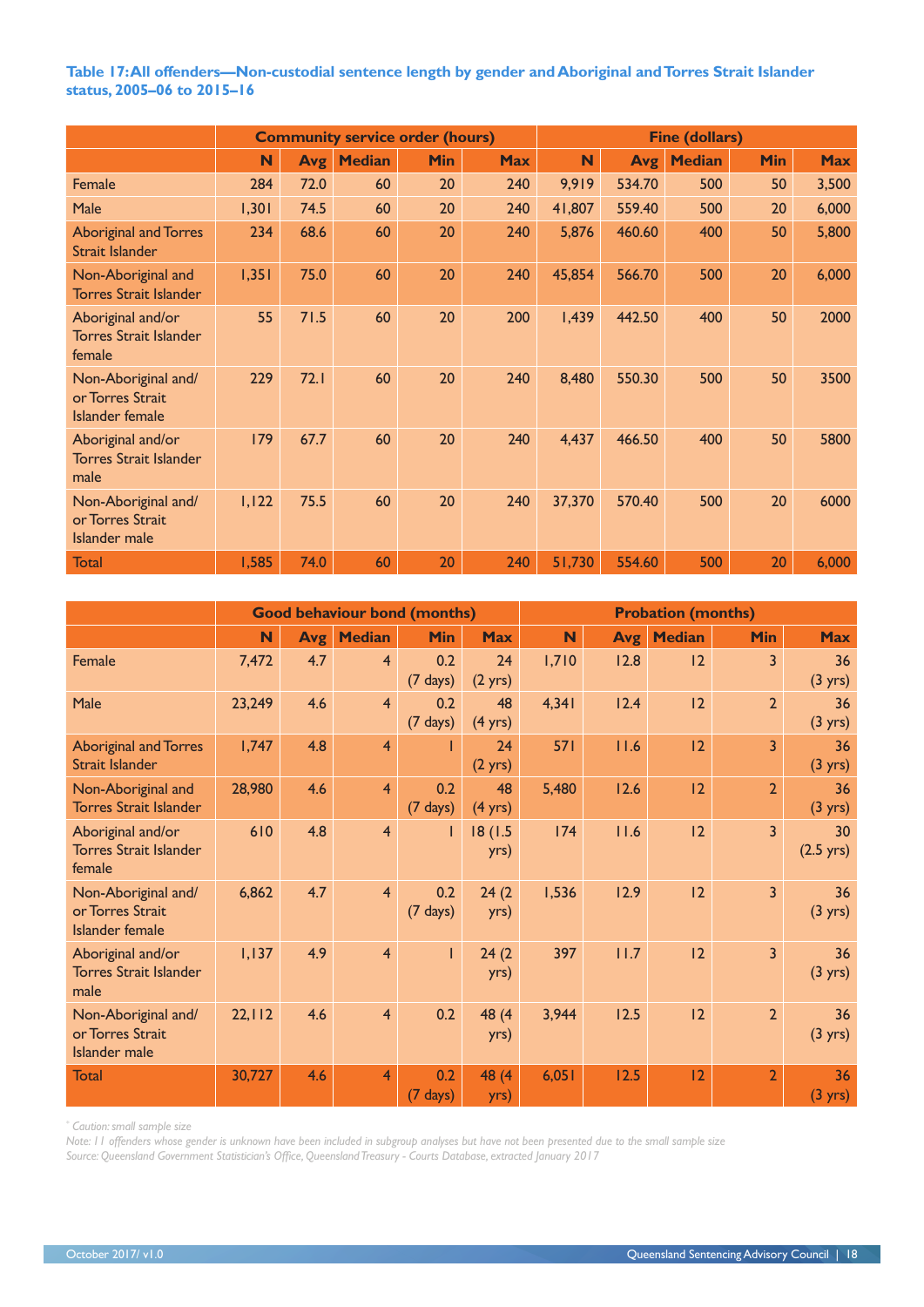#### **Table 18: Adult offenders—Non-custodial sentence length by gender and Aboriginal and/or Torres Strait Islander status, 2005–06 to 2015–16**

|                                                            |              |      | <b>Community service order (hours)</b> |                |                          | <b>Fine (dollars)</b> |        |               |            |            |
|------------------------------------------------------------|--------------|------|----------------------------------------|----------------|--------------------------|-----------------------|--------|---------------|------------|------------|
|                                                            | N            | Avg  | <b>Median</b>                          | <b>Min</b>     | <b>Max</b>               | N                     | Avg    | <b>Median</b> | <b>Min</b> | <b>Max</b> |
| Female                                                     | 278          | 72.7 | 60                                     | 30             | 240                      | 9,917                 | 534.70 | 500           | 50         | 3,500      |
| Male                                                       | 1,242        | 76.2 | 60                                     | 30             | 240                      | 41,756                | 559.80 | 500           | 20         | 6,000      |
| <b>Unknown</b>                                             | $\mathbf{0}$ | ٠    | $\overline{a}$                         | $\overline{a}$ | $\overline{\phantom{0}}$ | $4*$                  | 312.50 | 275           | 200        | 500        |
| Aboriginal and/or<br><b>Torres Strait Islander</b>         | 218          | 70.0 | 60                                     | 40             | 240                      | 5,864                 | 461.10 | 400           | 50         | 5,800      |
| Non-Aboriginal and/<br>or Torres Strait<br><b>Islander</b> | 1,302        | 76.5 | 60                                     | 30             | 240                      | 45,813                | 567.00 | 500           | 20         | 6,000      |
| <b>Total</b>                                               | 1,520        | 75.5 | 60                                     | 30             | 240                      | 51,677                | 554.90 | 500           | 20         | 6,000      |

|                                                            |        |     | <b>Good behaviour bond (months)</b> |                           |                         | <b>Probation (months)</b> |            |               |                |                         |
|------------------------------------------------------------|--------|-----|-------------------------------------|---------------------------|-------------------------|---------------------------|------------|---------------|----------------|-------------------------|
|                                                            | N      | Avg | <b>Median</b>                       | Min                       | <b>Max</b>              | N                         | <b>Avg</b> | <b>Median</b> | <b>Min</b>     | <b>Max</b>              |
| Female                                                     | 7,420  | 4.7 | $\overline{4}$                      | 0.2<br>$(7 \text{ days})$ | 24<br>$(2 \text{ yrs})$ | 1,663                     | 12.9       | 12            | 6              | 36<br>$(3 \text{ yrs})$ |
| Male                                                       | 23,041 | 4.6 | $\overline{4}$                      | 0.2<br>$(7 \text{ days})$ | 48<br>$(4 \text{ yrs})$ | 4,204                     | 12.6       | 12            | $\overline{4}$ | 36<br>$(3 \text{ yrs})$ |
| <b>Unknown</b>                                             | $6*$   | 4.2 | $\overline{4}$                      | 3                         | 6                       | $\mathbf{0}$              |            | ٠             |                |                         |
| Aboriginal and/or<br><b>Torres Strait Islander</b>         | 1,692  | 4.8 | $\overline{4}$                      |                           | 24<br>$(2 \text{ yrs})$ | 531                       | 12.0       | 12            | 6              | 36<br>$(3 \text{ yrs})$ |
| Non-Aboriginal and/<br>or Torres Strait<br><b>Islander</b> | 28,775 | 4.6 | $\overline{4}$                      | 0.2<br>$(7 \text{ days})$ | 48<br>$(4 \text{ yrs})$ | 5,336                     | 12.8       | 12            | $\overline{4}$ | 36<br>$(3 \text{ yrs})$ |
| <b>Total</b>                                               | 30,467 | 4.6 | $\overline{4}$                      | 0.2<br>$(7 \text{ days})$ | 48<br>$(4 \text{ yrs})$ | 5,867                     | 12.7       | 12            | $\overline{4}$ | 36<br>(3 yrs)           |

*\* Caution: small sample size*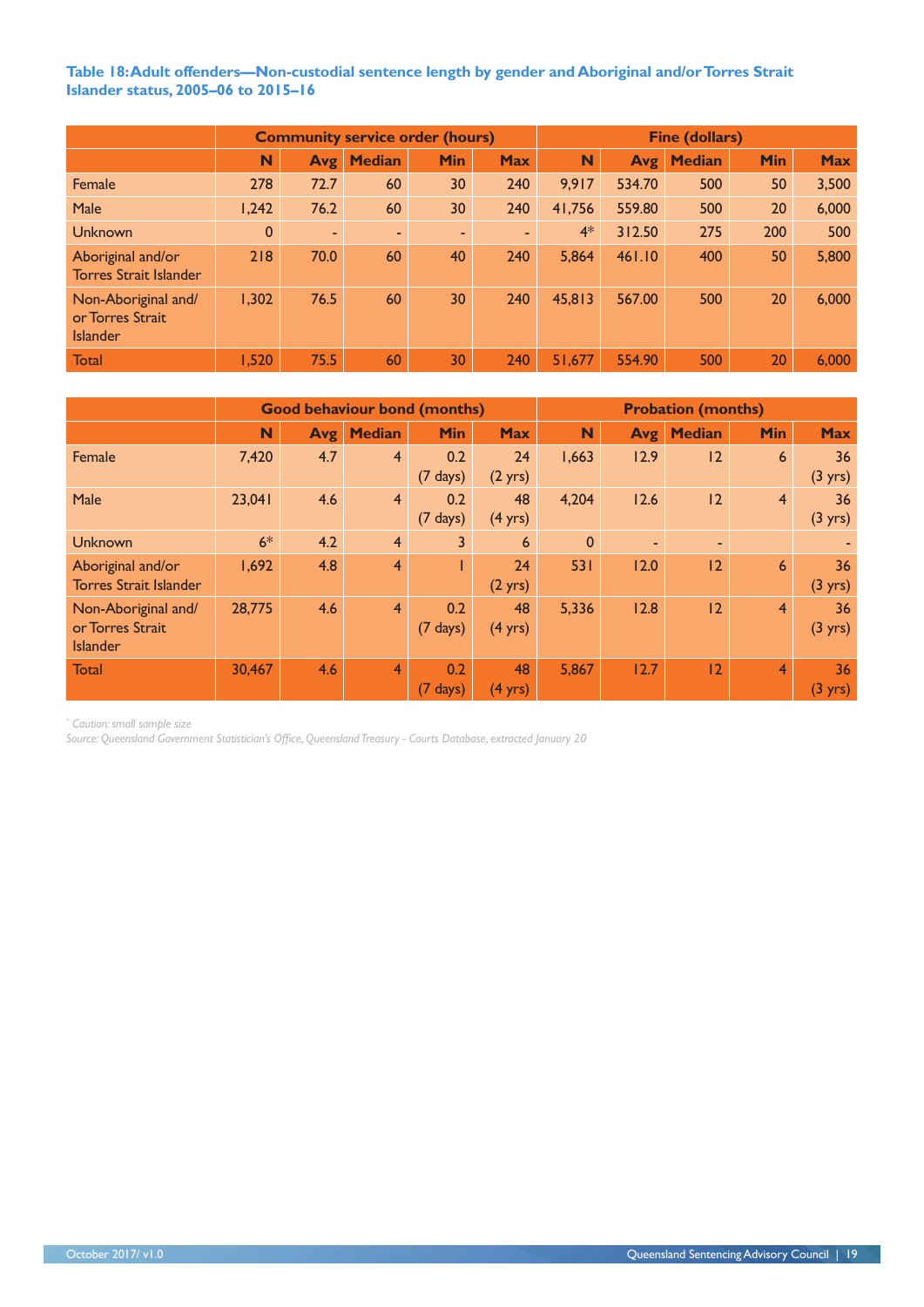#### **Table 19: Young offenders—Non-custodial sentence length by gender and Aboriginal and/or Torres Strait Islander status, 2005–06 to 2015–16**

|                                                            |      |            | <b>Community service order (hours)</b> |            |            | <b>Fine (dollars)</b> |        |               |            |            |
|------------------------------------------------------------|------|------------|----------------------------------------|------------|------------|-----------------------|--------|---------------|------------|------------|
|                                                            | N    | <b>Avg</b> | <b>Median</b>                          | <b>Min</b> | <b>Max</b> | N                     | Avg    | <b>Median</b> | <b>Min</b> | <b>Max</b> |
| Female                                                     | $6*$ | 40.0       | 30                                     | 20         | 100        | $2*$                  | 375.00 | 300           | 300        | 450        |
| <b>Male</b>                                                | 59   | 38.7       | 30                                     | 20         | 8          | 51                    | 224.30 | 200           | 50         | 1200       |
| Aboriginal and/or<br><b>Torres Strait Islander</b>         | $6*$ | 49.4       | 35                                     | 20         | 8          | $12*$                 | 214.60 | 200           | 50         | 350        |
| Non-Aboriginal and/<br>or Torres Strait<br><b>Islander</b> | 49   | 35.4       | 30                                     | 20         | 100        | 4 <sub>1</sub>        | 234.50 | 150           | 50         | 1200       |
| <b>Total</b>                                               | 65   | 38.9       | 30                                     | 20         | 181        | 53                    | 230.00 | 200           | 50         | 1200       |

|                                                            |     |            | <b>Good behaviour bond (months)</b> |            |            | <b>Probation (months)</b> |     |                   |                |                         |  |
|------------------------------------------------------------|-----|------------|-------------------------------------|------------|------------|---------------------------|-----|-------------------|----------------|-------------------------|--|
|                                                            | N   | <b>Avg</b> | <b>Median</b>                       | <b>Min</b> | <b>Max</b> | N                         |     | <b>Avg Median</b> | <b>Min</b>     | <b>Max</b>              |  |
| Female                                                     | 52  | 5.1        | 6                                   |            | 12         | 47                        | 7.3 | 6                 | $\overline{3}$ | 24<br>$(2 \text{ yrs})$ |  |
| Male                                                       | 208 | 5.3        | $6\overline{6}$                     |            | 12         | 137                       | 6.9 | 6                 | $2^{\circ}$    | 24<br>$(2 \text{ yrs})$ |  |
| Aboriginal and/or<br><b>Torres Strait Islander</b>         | 55  | 5.3        | 6.0                                 |            | 12         | 40                        | 6.6 | 6.0               | $\overline{3}$ | 12<br>$(1 \text{ yr})$  |  |
| Non-Aboriginal and/<br>or Torres Strait<br><b>Islander</b> | 205 | 5.3        | $6\overline{6}$                     |            | 12         | 44                        | 7.1 | 6.0               | 2 <sup>1</sup> | 24<br>$(2 \text{ yrs})$ |  |
| <b>Total</b>                                               | 260 | 5.3        | 6.0                                 |            | 12         | 184                       | 7.0 | 6.0               | $\overline{2}$ | 24<br>$(2 \text{ yrs})$ |  |

*\* Caution: small sample size*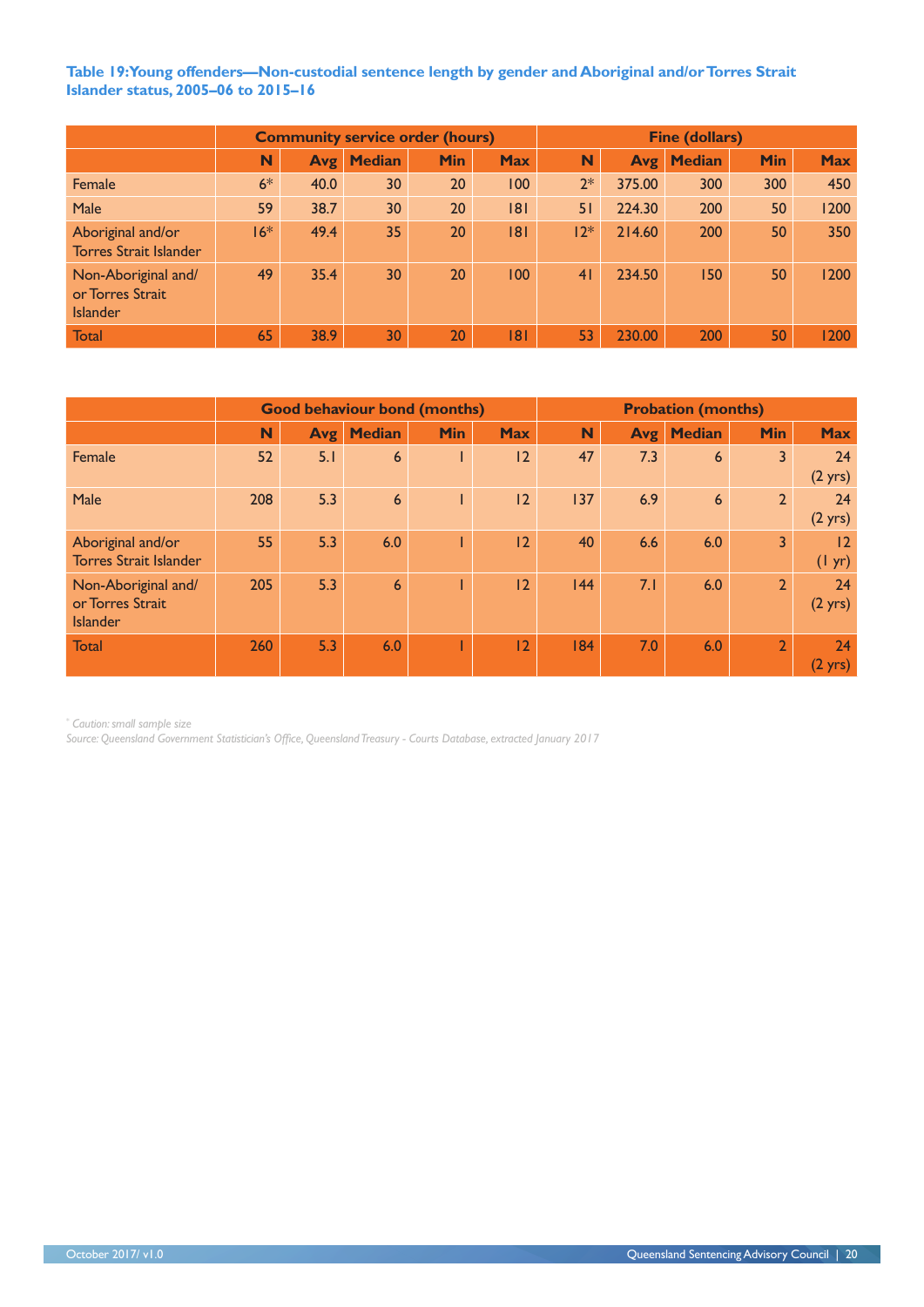## Endnotes

- <sup>1</sup> 'Dangerous drug' is defined in the *Drugs Misuse Act 1986*  (Qld) s 4. Schedules 1 and 2 of the *Drugs Misuse Regulation 1987* (Qld) list specific substances. Schedules 3 and 4 list relevant quantities for aggravated offences. Note: See also s 4BA for when a thing is intended to have a pharmacological effect that is substantially similar to the pharmacological effect of a thing referred to in paragraph (a) or (b).
- 2 *Drugs Misuse Act 1986* (Qld) s 9(1).
- <sup>3</sup> A drug dependent person is defined in s 4 of the *Drugs Misuse Act 1986* (Qld).
- 4 See Crime and Corruption Commission, Methylamphetamine, available at <https://http://www. ccc.qld.gov.au/crime/how-the-ccc-fights-crime/drugs-inqueensland/methylamphetamine> accessed 3 August 2017. See also Australian Criminal Intelligence Commission, Illicit Drug Data Report, available at <https://www.acic. gov.au/publications/intelligence-products/illicit-drug-datareport-0> accessed 3 August 2017, and Queensland Government, Queensland Health – Methamphetamine Paper, available at <https://www.health.qld.gov.au/ data/ assets/pdf\_file/0021/641316/methpaper.pdf> accessed 3 August 2017.
- 5 See Crime and Corruption Commission, MDMA, available at <http://www.ccc.qld.gov.au/crime/how-the-ccc-fightscrime/drugs-in-queensland/mdma> accessed 3 August 2017.
- 6 Note, however, that the legislation does provide protection in some cases by establishing that a person is not criminally responsible for an offence against s 9; in the context of some specific drugs including, for instance, diazepam and temazepam (both sch 2 dangerous drugs). This involves medical prescription and strict oversight, and the drug must also be specified in sch 5 of the *Drugs Misuse Regulation 1987* (Qld). See *Drugs Misuse Act 1986*  (Qld) s 124(2). The effect of this provision is beyond the scope of this paper.
- <sup>7</sup> See endnote I for detailed information about DMR schs.
- 8 *Police Powers and Responsibilities Act 2000* (Qld) s 379 and *Youth Justice Act 1992* (Qld) s 11(1)(d), Queensland Police Service, Police Drug Diversion Program, available at <https://www.police.qld.gov.au/programs/drugs/pddp/> accessed 4 August 2017.
- <sup>9</sup> *Drugs Misuse Act 1986* (Qld) s 9(2) and definition of 'whole weight' in s 4.
- 10 *Drugs Misuse Act 1986* (Qld) s 9(1)(a).
- 11 *Drugs Misuse Act 1986* (Qld) s 9(1)(b)(i).
- 12 *Drugs Misuse Act 1986* (Qld) s 9(1)(b)(ii).
- 13 *Drugs Misuse Act 1986* (Qld) s 9(1)(c).
- 14 *Drugs Misuse Act 1986* (Qld) s 9(1)(d).
- 15 *Drugs Misuse Act 1986* (Qld) s 13(4).
- 16 *Drugs Misuse Act 1986* (Qld) s 13(1).
- <sup>17</sup> Drugs Misuse Act 1986 (Old) s 14. Section 14 was added by the *Civil and Criminal Jurisdiction Reform and Modernisation Amendment Act 2010* (Qld) s 62, in order to expand Magistrates Courts' drug jurisdiction.
- <sup>18</sup> Office of the Director of Public Prosecutions (Queensland), Director's Guidelines as at 30 June 2016, 16–17. These were under review at the time of this Spotlight's publication.
- 19 *Drugs Misuse Act 1986* (Qld) s 118(2).
- <sup>20</sup> The District Court deals with drug possession offences with a maximum penalty of 20 years imprisonment or less, while the Supreme Court deals with the offences carrying a maximum penalty of 25 years. See *District Court of Queensland Act 1967* (Qld) s 61. The District Court's criminal jurisdictional ceiling was lifted from 14 years to 20 years imprisonment by amendments in the *Civil and Criminal Jurisdiction Reform and Modernisation Amendment Act 2010* (Qld) s 48.
- 21 See *Youth Justice Act 1992* (Qld) ss 175 and 176. As to the age limit for the definition of child, see *Youth Justice Act 1992* (Qld) sch 4. While legislative change is currently underway that will change the Queensland definition of a child in criminal law to cover those aged 10-17 years, for all those sentenced within the period considered here the maximum age was 16 years. There are also provisions (ss 140–146) which cover scenarios where a child is transitioning into the adult age cohort.
- 22 See *Youth Justice Act 1992* ss 14-20 regarding cautions and ss 22, 30, 31 and 33–37 regarding conferences.
- <sup>23</sup> See endnote 8 above.
- <sup>24</sup> See *Youth Justice Act 1992* (QId) ss  $175(1)(g)(i)$ ,  $8(2)(c)$  and (d), 60, 65, 66 and 81(2).
- 25 See *Childrens Court Act 1992* (Qld) s 5(2).
- 26 See *Youth Justice Act 1992 (*Qld) s 185.
- See Youth Justice Act 1992 (Qld) ss 62 and 99 and the *Childrens Court Act 1992* (Qld) regarding Childrens Court judges, and the definition of 'supreme court offence' in *Youth Justice Act 1992* (Qld) sch 4 regarding the Supreme Court.
- 28 See *Youth Justice Act 1992* (Qld) ss 77(1), 78, 83(2) and  $86(2)(c)$ .
- 29 See *Youth Justice Act 1992* (Qld) s 176(2).
- 30 Refer to the technical paper available at: http://www. sentencingcouncil.qld.gov.au/research/sentencing-spotlight
- <sup>31</sup> The age of 29 offenders was not known.
- <sup>32</sup> The gender of 12 offenders was not known.
- <sup>33</sup> Median age for female offenders was 29.9 years; median age for male offenders was 28.1 years.
- 34 Refer to the technical paper available at: http://www. sentencingcouncil.qld.gov.au/research/sentencing-spotlight for information on how Aboriginal and/or Torres Strait Islander is defined in the data.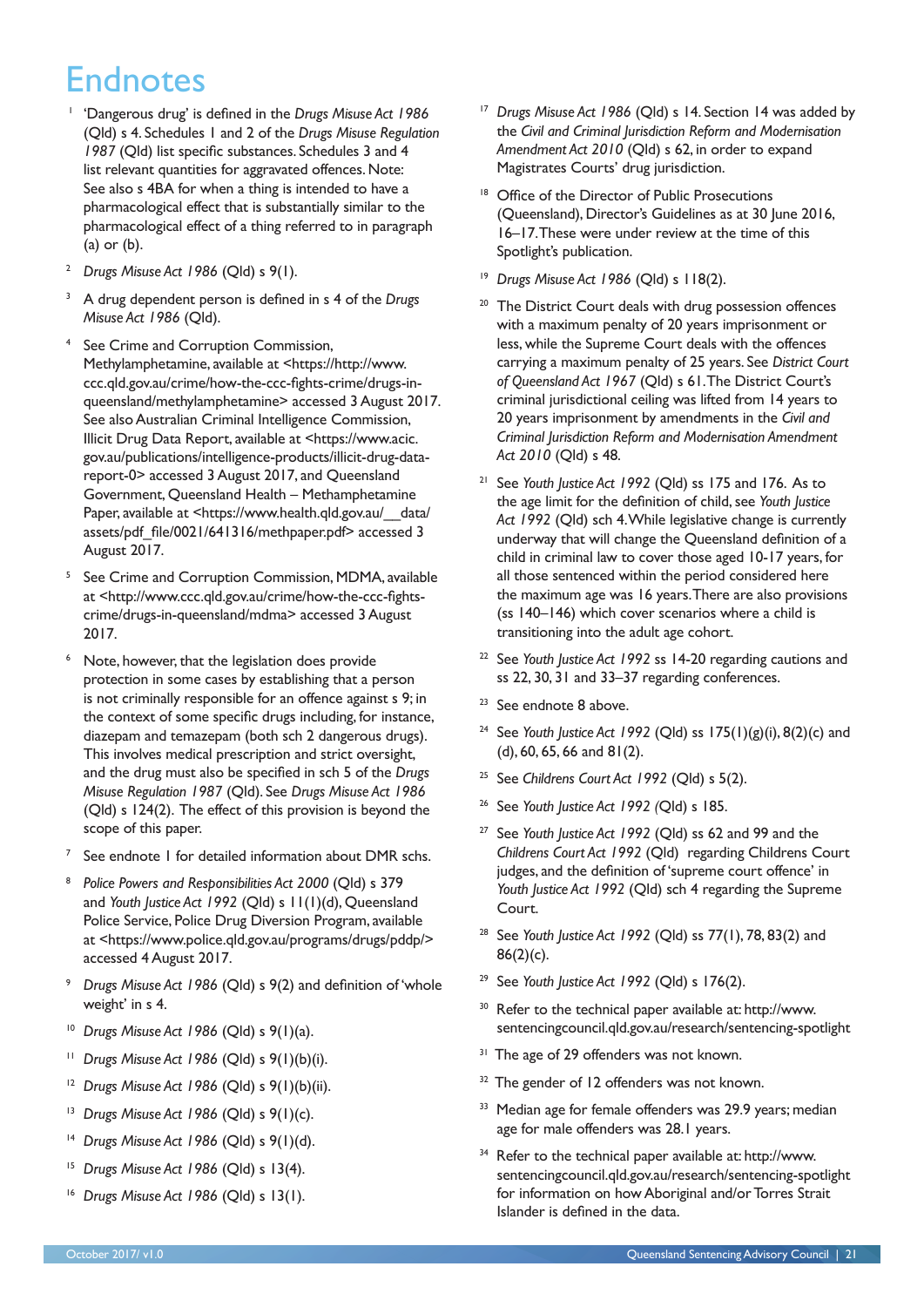- <sup>35</sup> As at 30 June 2015. See Queensland Government Statisticians Office (GovStats), *Population estimates by Indigenous Status, LGAs, 2001 to 2015*, available at <http:// www.qgso.qld.gov.au/subjects/demography/atsi-people/ tables/pop-est-indigenous-status/index.php> accessed 4 August 2017.
- <sup>36</sup> Median age for Aboriginal and/or Torres Strait Islander offenders was 29.7 years, median age for non-Aboriginal and/or Torres Strait Islander offenders was 28.4 years.
- 37 In this *Sentencing Spotlight* young offenders are classified as offenders sentenced in a Childrens Court, regardless of age at time of sentence.
- $38$  District court = 0.3% and Supreme Court = 1.7%.
- <sup>39</sup> Note: There were 2645 (2.7%) additional offenders who did not enter a formal plea.
- 40 Court type refers to a childrens court or an adult court.
- 41 All offences align with Australian Standard Offence Classification (Queensland Extension).
- 42 Note: Offenders sentenced for multiple drug possession offences within one court event are not counted as repeat offenders. To be counted as a repeat offender they must have more than one court event with drug possession as their MSO.
- 43 Male: n=78,754, average=1.5, median=1.0, min=1, max=17; Female: n=20,202, average=1.5, median=1.0, min=1, max=15; Aboriginal and/or Torres Strait Islander: n=9,659, average=1.6, median=1.0, min=1, max=12; Non-Aboriginal and/or Torres Strait Islander: n=89,308, average=1.5, median=1.0, min=1, max=17.
- <sup>44</sup> According to the Queensland Director of Public Prosecution's Guideline, commerciality should be alleged when it can be reasonably inferred from all of the evidence that the person did not possess the drug for their own personal use.
- 45 'Rising' of the court: an order by the court to remain in the courtroom until dismissed.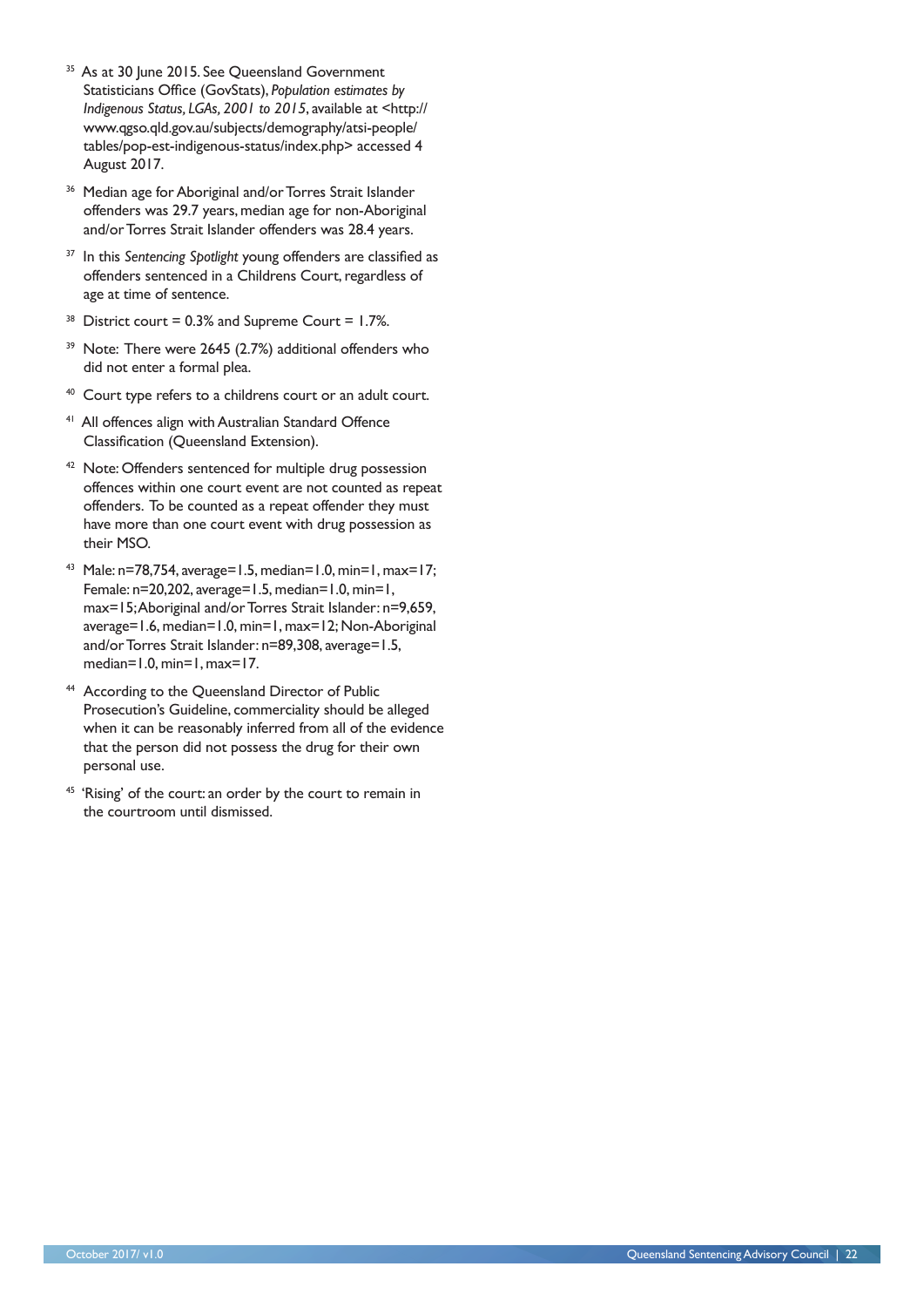I